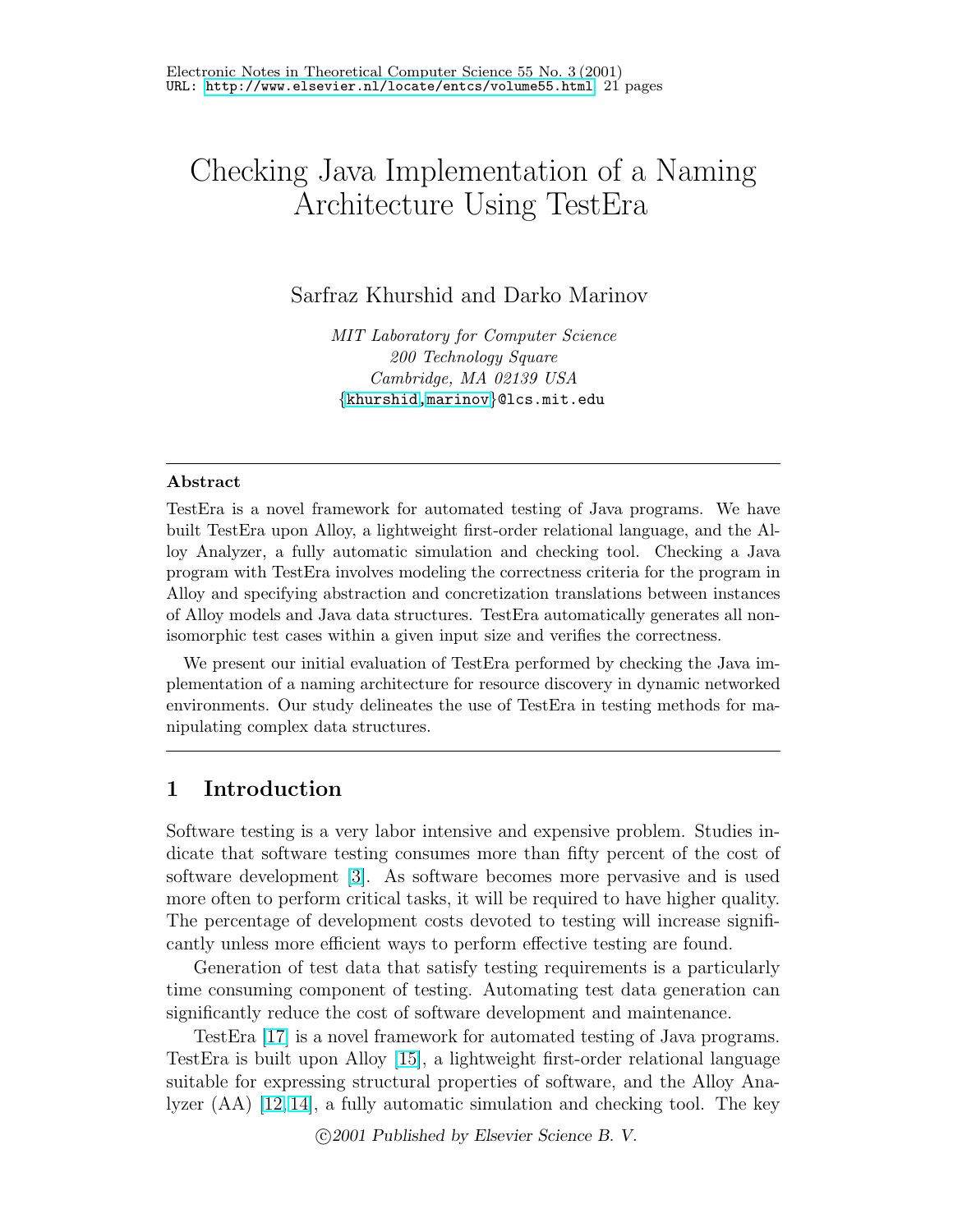idea behind TestEra is to use Alloy to model the structure of inputs and outputs and the correctness criteria for a Java program, without modeling the program's computation.

TestEra can be used to test functional correctness of sequences of method calls. Checking with TestEra provides automatic generation of test data and evaluation of a given correctness criteria for each output produced. In TestEra, an abstraction model of inputs to a Java program is built in Alloy. AA is used to automatically generate all non-isomorphic [\[22\]](#page-18-0) instances for that model within a given input size. A *concretization* is used to translate these instances to Java inputs, which form the test cases for the given program. An abstraction is used to translate back into Alloy the program's output, which is then verified by AA against the correctness criteria expressed in Alloy.

In this paper, we explore the use of TestEra by applying it to the Java implementation of the Intentional Naming System (INS) [\[1,](#page-17-0) [21\]](#page-18-0), a recently proposed naming architecture for resource discovery and service location in dynamic networked environments. We perform several analyses on the INS implementation and illustrate the use of TestEra in testing properties of complex data structures and methods for manipulating them.

Our previous analysis [\[16\]](#page-18-0) of INS using the Alloy Analyzer involved modeling both the correctness criteria and the computation in Alloy. Modeling computation was the most subtle aspect, because it involved manual translation of non-trivial imperative code into a declarative language. It required a lot of careful thinking and took about a week to accomplish. Also, any changes to the implementation necessitated manual remodeling of the computation.

TestEra presents a solution to the problems encountered in modeling computation—TestEra executes the actual implementation code, exploiting Alloy's suitability for expressing structural properties to automatically generate test cases. TestEra provides a novel lightweight approach to formal methods. The abstraction and concretization translations for evaluating INS using TestEra were constructed in a day by a researcher (the second author), who had a limited experience with Alloy and no prior knowledge of INS code.

Our study has several significant aspects. First, it shows how to use a simple declarative language to perform automated testing of complex Java programs. Second, our study illustrates the role a lightweight formal method can play in interactively correcting a flawed implementation without the need for modeling computation. Third, our study illustrates how easy it is for system builders to overlook subtle bugs that can be detected using fairly small inputs. It also shows how the lack of a formal specification can cause developers to develop incorrect intuition about the behavior of their system.

The rest of this paper is organized as follows. Section [2](#page-2-0) presents an overview of the TestEra framework and the key notions of Alloy and AA. Section [3](#page-6-0) describes the fundamentals of the naming architecture of INS. In Section [4](#page-7-0) we apply the TestEra framework to test the Java implementation of INS. Related work is presented in Section [5,](#page-15-0) and we conclude in Section [6.](#page-16-0)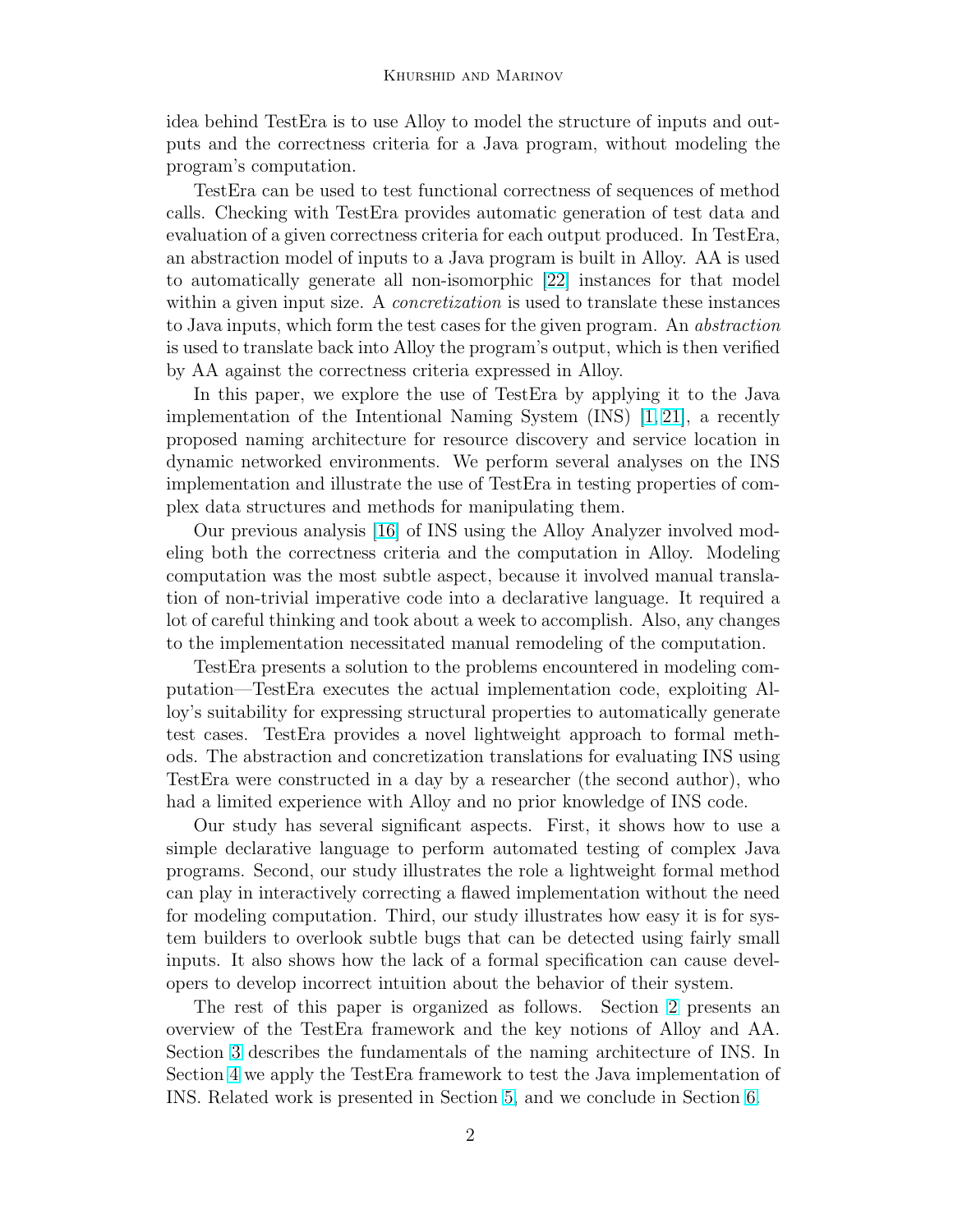<span id="page-2-0"></span>

Fig. 1. TestEra Framework

# 2 TestEra

TestEra is a novel framework for automated testing of Java programs. We have built TestEra upon Alloy and AA with the aim of checking Java implementations, without having to model them in Alloy.

Alloy can be used in various approaches to analyze Java programs. One approach is to model both the inputs and the computation in Alloy and to use AA to verify the correctness criteria, also expressed in Alloy. Our earlier analysis [\[16\]](#page-18-0) of INS proceeded in this fashion. We discovered that manually modeling computation is complicated due to Alloy's declarative nature. Further, this translation is hard to automate due to scalability issues of AA's automatic analysis.

TestEra takes a different approach to analyze Java programs—model correctness in Alloy, but test the actual Java code by verifying appropriately mapped inputs and outputs. TestEra exploits Alloy's suitability for expressing structural properties and uses AA to automatically generate test cases for the Java code.

#### 2.1 The TestEra Framework

There are five key parts in testing a Java program with TestEra:

- Identifying a sequence  $\sigma$  of method calls to analyze.
- Creating an Alloy model  $A_I$  of inputs to  $\sigma$ .
- Creating an Alloy model  $A_{I/O}$  that expresses the correctness criteria for  $\sigma$ , relating an input to  $\sigma$  with the output of  $\sigma$ .
- Defining a concretization translation  $a2j$  from an Alloy instance of  $A<sub>I</sub>$  to a Java input for  $\sigma$ .
- Defining an abstraction translation j2a from a Java output to a (partial) Alloy instance of  $A_{I/O}$ .

Figure 1 illustrates the main components of TestEra. A TestEra model consists of a combination of Alloy and Java code. Three source files are extracted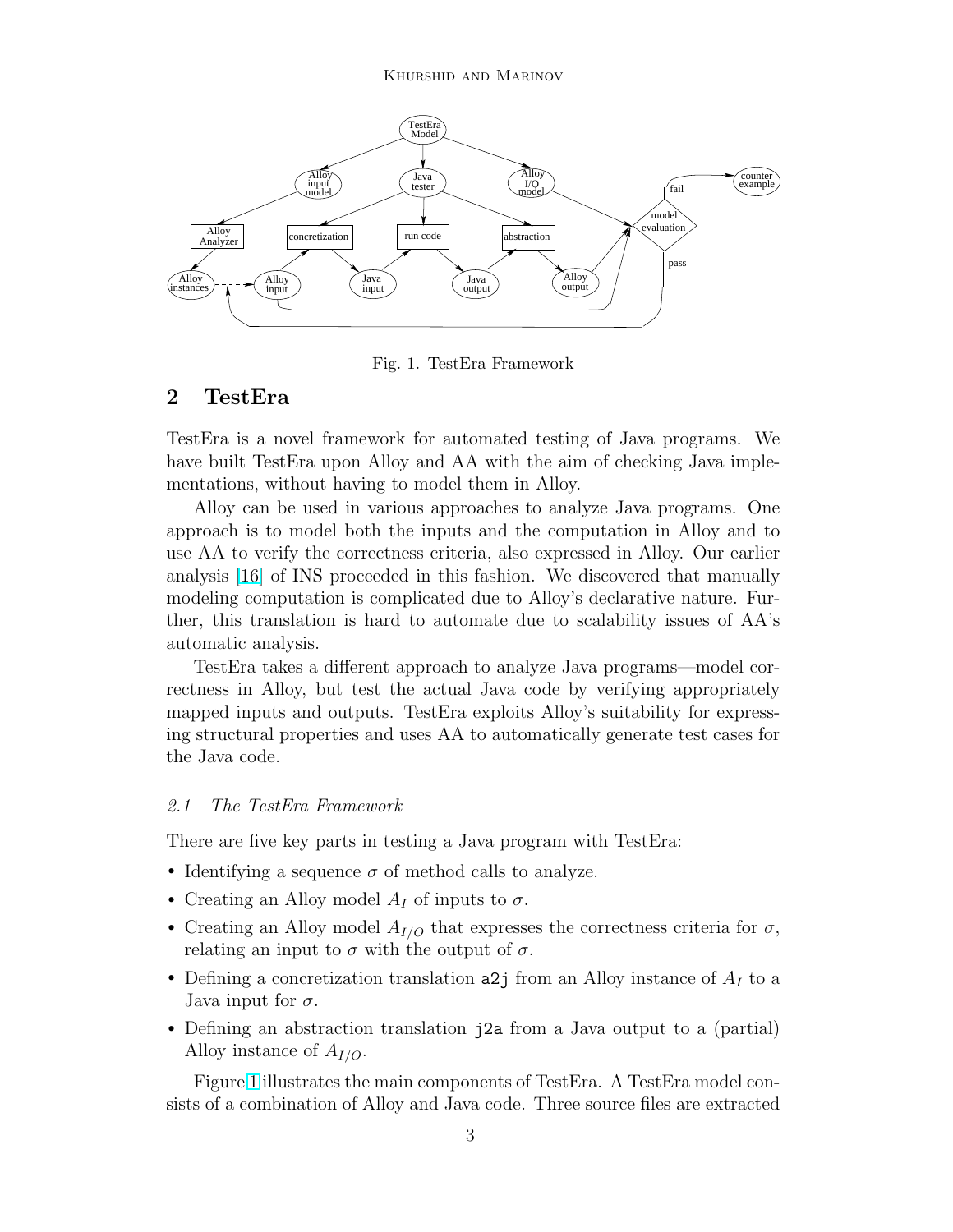from this model. Two of these files consist of Alloy models; one modeling the inputs and the other modeling the correctness criteria. The third file consists of Java code that translates input instances from Alloy to Java, runs the sequence of Java methods to test, and translates Java output back to Alloy.

TestEra's analysis has two phases:

- In the first phase, the Alloy input model is used by AA to generate all non-isomorphic Alloy instances.
- In the second phase, each of these instances is tested in turn. It is first translated, using concretization, into a Java input, which forms the test case for the sequence of method calls. Next, the output produced by the execution of this test case is translated, using abstraction, back into Alloy. This output Alloy instance and the original Alloy input instance form the Alloy input/output model. AA then quickly evaluates if this model satisfies the correctness criteria. If the evaluation fails, a counterexample is reported. If the evaluation passes, the next Alloy input instance is used for further testing.

### 2.2 The Alloy Language

An Alloy model is a sequence of paragraphs. There are two kinds of paragraphs: signatures, used to construct new types, and a variety of formula paragraphs, used to record constraints. Before we describe these paragraphs we give a brief description of the syntax and semantics of formulas.

#### 2.2.1 Relational Expressions

Alloy is a strongly typed language that assumes a universe of atoms partitioned into subsets, each of which is associated with a basic type. The standard mathematical notion of a relation is the only datatype. The value of any expression is always a relation, i.e., a collection of tuples of atoms. Each element of such a tuple is atomic and belongs to some basic type (i.e., the element cannot itself be a relation). A relation may have any arity greater than one. Relations are typed.

Sets are expressed as unary relations. Scalars and tuples are expressed as singleton relations.

Relations are combined with a variety of operators to form expressions. The standard set operators—union  $(+)$ , intersection  $(k)$ , and difference  $(-)$  combine two relations of the same type, viewed as sets of tuples.

There are two product operators: dot and arrow. The dot operator is composition: **p**.q is the relation containing the tuples  $\langle p_0, \ldots, p_{m-1}, q_1, \ldots, q_n \rangle$ , where p contains  $\langle p_0, \ldots, p_m \rangle$ , q contains  $\langle q_0, \ldots, q_n \rangle$ , and  $p_m = q_0$ . When p is a unary relation (i.e., a set) and q is a binary relation, the composition p.q is standard composition.

The arrow operator is cross product:  $p\rightarrow q$  is the relation containing the tuples  $\langle p_0, \ldots, p_m, q_0, \ldots, q_n \rangle$  when p contains  $\langle p_0, \ldots, p_m \rangle$  and q contains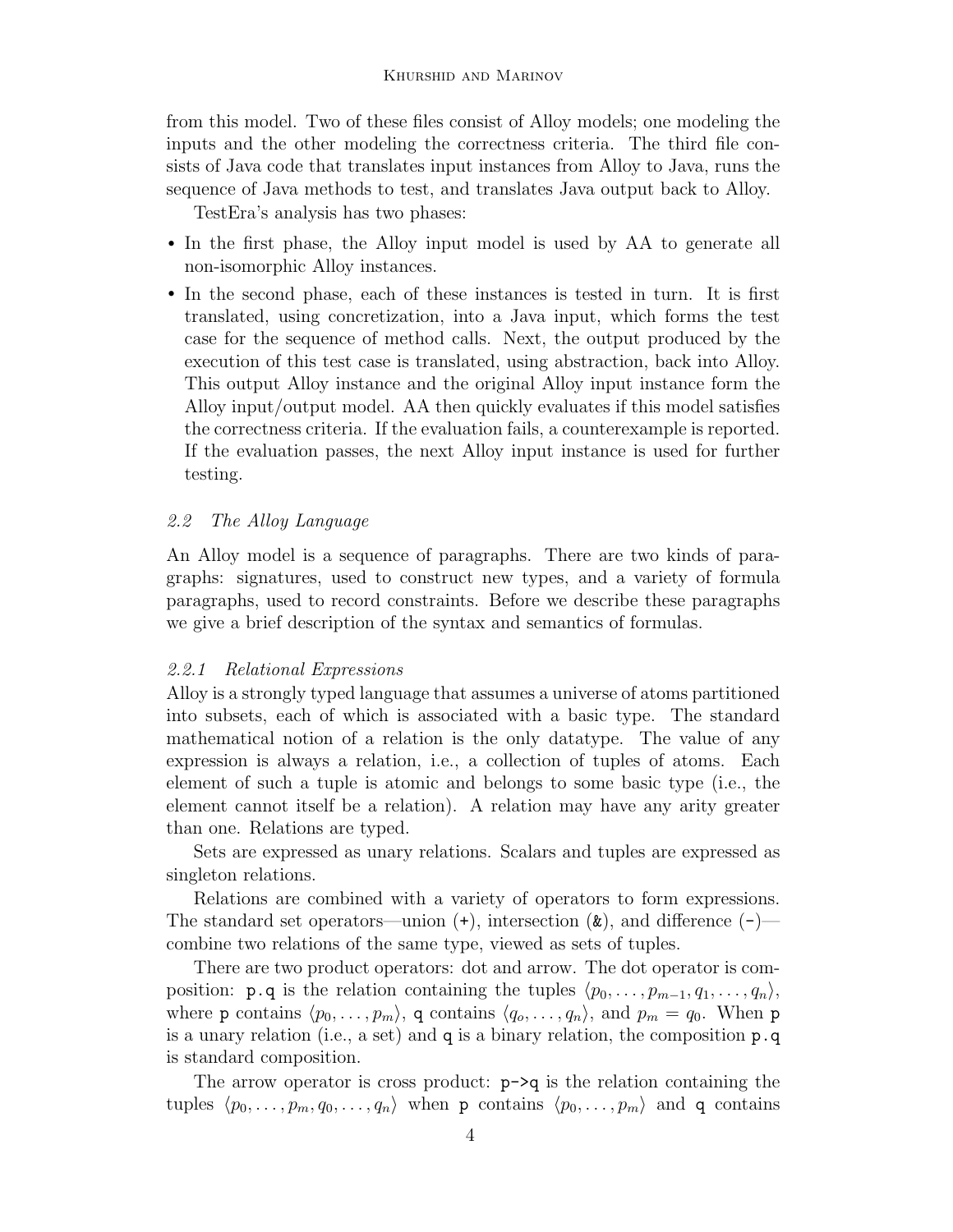$\langle q_0, \ldots, q_n \rangle$ .

There are three unary operators:  $\tilde{ }$  (transpose), + (transitive closure), and \* (reflexive transitive closure). They can be applied only to binary relations, and they have their standard interpretation.

### 2.2.2 Formulas and Declarations

Expression quantifiers turn an expression into a formula. The formula no e is true when e denotes a relation containing no tuples. Similarly, some e, sole e, and one e are true when e has some, at most one, and exactly one tuple, respectively.

Formulas can also be made with relational comparison operators: subset (written : or in), equality  $(=)$ , and their negations  $($ !:, !in, != $)$ . So e1:e2 is true when every tuple in (the relation denoted by the expression) e1 is also a tuple of e2.

The standard logical operators are included: && (conjunction), || (disjunction),  $\Rightarrow$  (implication), and ! (negation). A sequence of formulas within curly braces is implicitly conjoined.

A *declaration* is a formula  $v \circ p$  e consisting of a variable  $v$ , a comparison operator op, and an arbitrary expression e. A side-condition on the variable v might be added by embellishing the expression **e** with *multiplicity markings*.

There are two kinds of markings. A set marking is one of the keywords set or scalar prefixing the expression; scalar adds the side condition that the variable denotes a relation containing a single tuple, and set says it may contain any number of tuples. The default marking is set, except when the comparison operator is the colon  $(:)$  or negated colon  $( ::)$ , and the expression on the right is unary, in which case it is scalar.

A relation marking is one of the symbols !, ?, or + read exactly one, at most one, and one or more respectively. These markings are applied to the left and right of an arrow operator. Suppose a relation  $\mathbf r$  is declared as

 $r : e1 m \rightarrow n e2$ 

where **m** and **n** are relation markings. The markings are interpreted as imposing a side condition on r saying that for each tuple  $t_1$  in e1, there are n tuples  $t_2$  in e2 such that  $t_1t_2$  appears in r, and for each tuple  $t_2$  in e2, there are m tuples  $t_1$  such that  $t_1t_2$  appears in r.

The declaration

partition  $v1, v2, \ldots$  : e

is equivalent to a declaration for each of the variables  $v1,v2,\ldots$ , with an additional constraint that the relations denoted by the variables form a partition, i.e., share no tuple and their union is e.

Quantified formulas consist of a quantifier, a comma separated list of declarations, and a formula. In addition to the universal and existential quantifiers all and some, there is sole (at most one) and one (exactly one).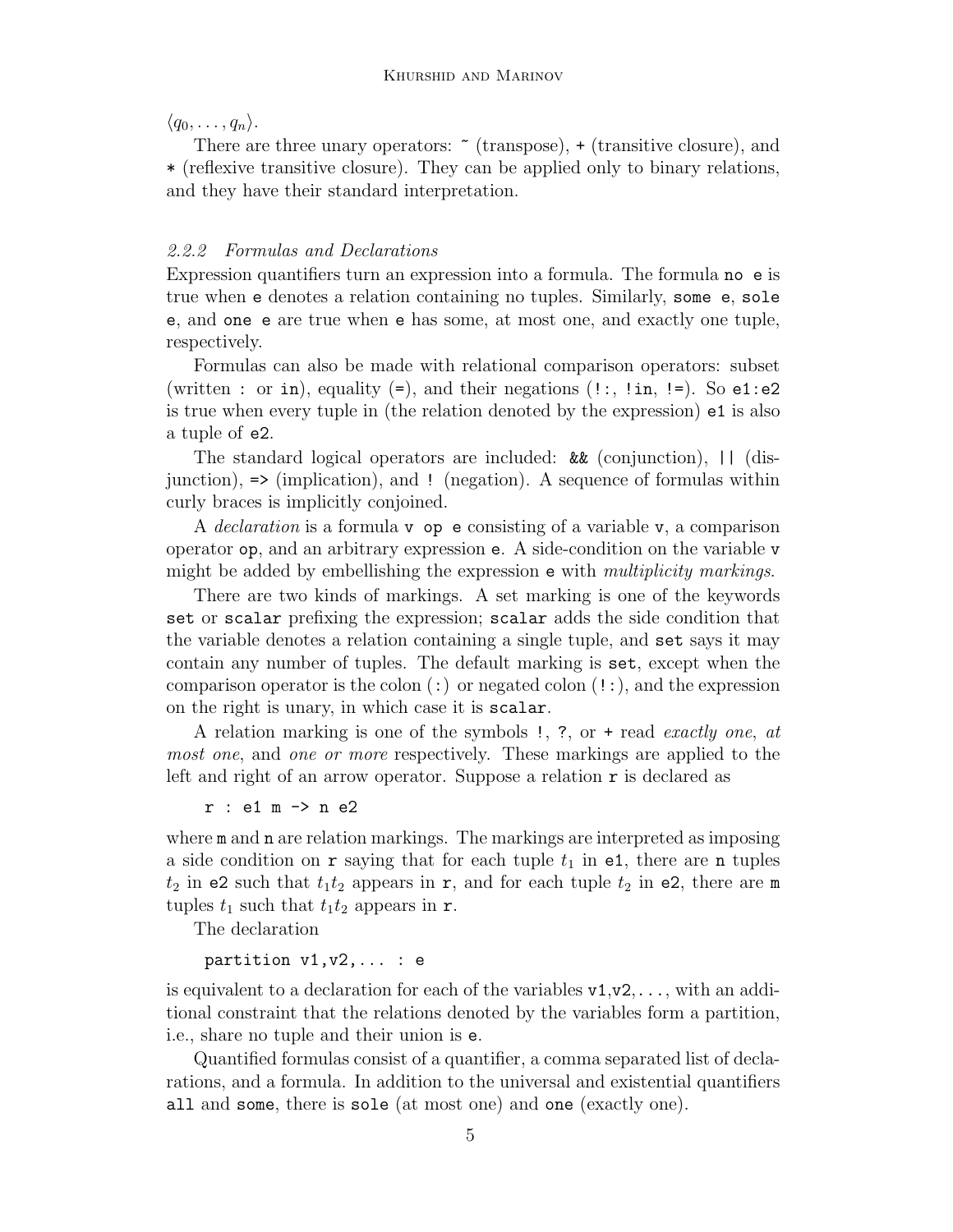### 2.2.3 Signatures, Functions, and Facts

The signature declaration introduces a basic type and a collection of fields in it along with the types of the fields and constraints on their values. For example,

### sig Value {}

introduces Value as an uninterpreted type with no fields. A signature may inherit fields and constraints from another signature. The construct

```
static sig Wildcard extends Value {}
```
declares Wildcard to be a subset of Value and inherit from it. The keyword static constrains Wildcard to contain exactly one element.

A function (fun) is a formula that can be "invoked" (imported) elsewhere and thus must be named. Given values of the arguments, this formula returns true/false or a relational value.

A fact is a formula that takes no arguments and need not be invoked explicitly; it is always true. Facts need not be named.

#### 2.3 Alloy Analyzer

The Alloy Analyzer<sup>1</sup> (AA) [\[12,](#page-18-0) [14\]](#page-18-0) is an automatic tool for analyzing Alloy models. Given a formula and a scope—a bound on the number of atoms in the universe—AA determines whether there exists a model of the formula (i.e., an assignment of values to the sets and relations that makes the formula true) that uses no more atoms than the scope permits, and if so, returns it.

Since first-order logic is undecidable, AA's analysis cannot be a decision procedure. Instead, AA limits its analysis to a finite scope that bounds the size of the carrier sets of the basic types. A model is *within a scope of k* if it assigns to each type no more than k elements. AA's analysis [\[12\]](#page-18-0) is based on a translation to a boolean satisfaction problem and gains its power by exploiting state-of-the-art SAT solvers.

AA provides two kinds of analysis: *simulation* in which the consistency of a fact or function is demonstrated by generating a snapshot showing its invocation, and checking, in which a consequence of the specification is tested by attempting to generate a counterexample.

AA can enumerate all possible instances of an Alloy model. AA adapts the symmetry-breaking predicates of Crawford et al. [\[6\]](#page-17-0) to reduce the total number of instances generated—the original boolean formula is conjugated with additional clauses in order to produce only a few instances from each isomorphism class [\[22\]](#page-18-0). TestEra exploits this functionality to automatically generate test cases from an Alloy model of inputs to a Java program.

<sup>&</sup>lt;sup>1</sup> In this paper, we use the new version of Alloy [\[15\]](#page-18-0), for which the analyzer has not been released yet. We performed the actual analyses on models we wrote in Alloy-Alpha [\[13\]](#page-18-0). The models are available at <http://www.mit.edu/~sarfraz/testera/>.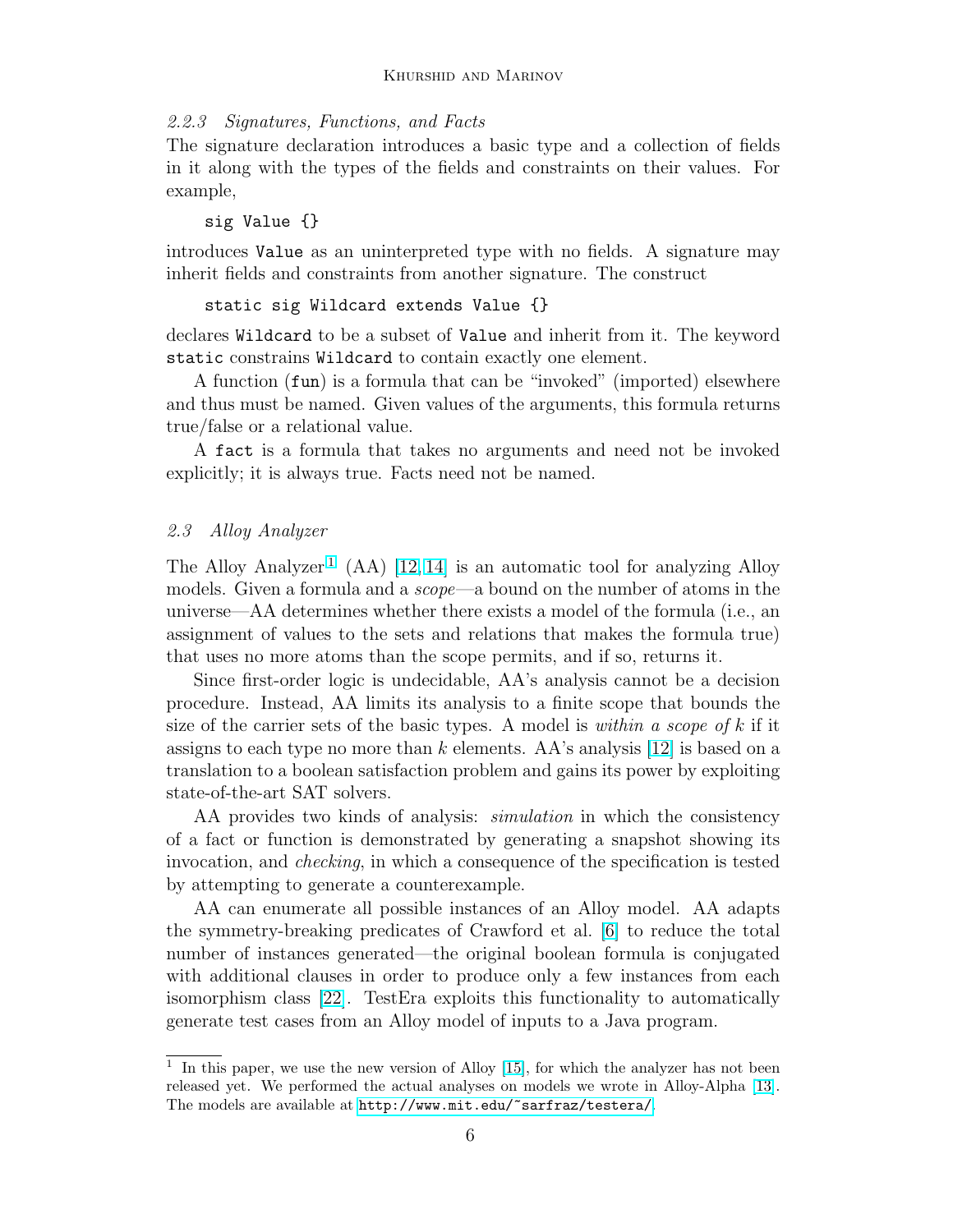<span id="page-6-0"></span>

Fig. 2. Example of a query, database, and Lookup-Name operation

### 3 Intentional Naming System

One proposal for service discovery in dynamic networked environments is the *Intentional Naming System* (INS)  $[1, 21]$  $[1, 21]$  $[1, 21]$ , which allows services to describe and refer to each other using *intentional* names. These names describe a set of properties that the services provide rather than the network location, e.g., "the nearest color printer that handles transparencies" rather than "printer643.lcs.mit.edu" or "18.31.0.99". This allows applications to specify in their queries what service they want, not where in the network topology it resides. Similarly, services advertise themselves using intentional names.

An intentional name is a tree of alternating levels of *attributes* and *values*. The query in Figure 2 is an example intentional name; hollow circles identify attributes and filled circles identify values. Attributes represent categories in which an object can be classified. Each attribute has a corresponding value that is the object's classification within that category. A wildcard may be used in place of a value to show that any value is acceptable. The query describes an object in building NE-43 that provides a camera service. The database stores two objects: R0 that provides a camera service in building NE-43 and R1 that provides a printer service in the same building.

Queries made by clients are resolved by calling Lookup-Name method. Invoking Lookup-Name on the example query and database returns R0, because the value of attribute "service" sought by the client (i.e., camera) does not match that provided by R1 (i.e., printer).

When a service advertises its availability to a name resolver, the service is included in the database stored by that name resolver using the Add-Name method. To periodically update adjacent name resolvers about new or expired services, a name resolver extracts advertisements from its database using the Get-Name method, and conveys them to its neighbors.

A Java implementation of the naming architecture of INS appears in [\[21\]](#page-18-0). About 1500 lines of Java code implement the core functionality of INS. Appendix [A](#page-0-0) shows relevant parts of the Java data structures and Appendix [B](#page-2-0) gives the Java implementation of Lookup-Name provided in [\[21\]](#page-18-0).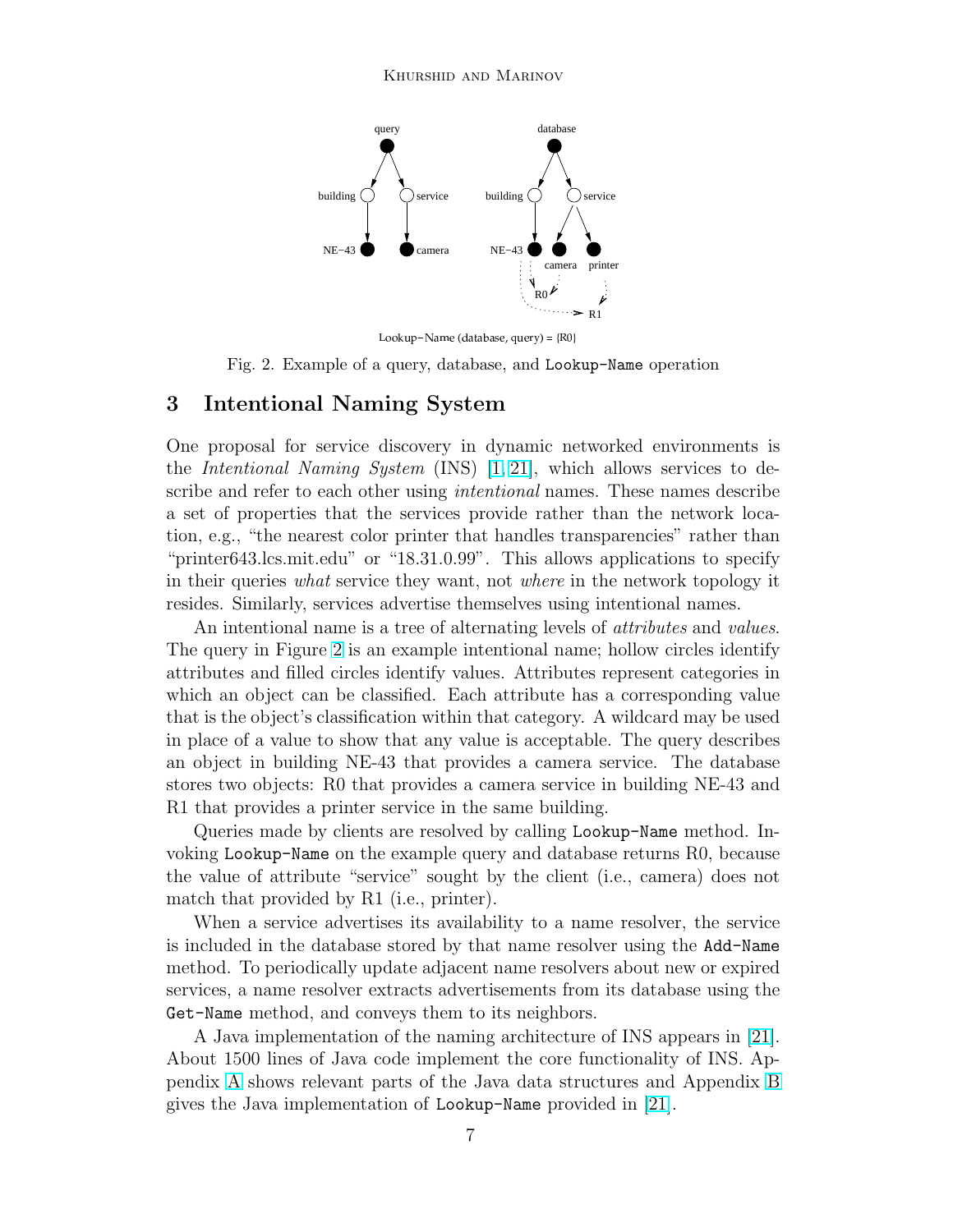```
sig Attribute {}
sig Value {}
sig Record {}
static sig Wildcard extends Value {}
sig AVTree {
 root: Value,
  vnodes: set Value,
  anodes: set Attribute,
  av: anodes !->+ (vnodes - root),
  va: (vnodes - Wildcard) !-> anodes}
fact {all t: AVTree | with t |
  vnodes = root.*(va.av)&& some root.va}
sig Query extends AVTree {}
fact {all q: Query |
  all a: q.anodes | one a. (q.av)}
                                       sig DB extends AVTree {
                                         records: set Record,
                                         recs: (vnodes - root) +-> records}
                                       fact {all d: DB | with d |
                                         // wildcard not in database
                                         Wildcard !in vnodes
                                         // leaf values contain a record
                                         all v: vnodes - dom va | some v.recs
                                         // records at lowest possible level
                                         all v: vnodes |
                                           no v.recs & v.+("av."va).recs
                                         // in advertisements,
                                         // each attribute has one child
                                         all a: anodes |
                                           all disj v1, v2: a.av |
                                             some rr = * (va.av).recs |
                                               no v1.rr & v2.rr
                                               partition Query, DB: AVTree}
```
Fig. 3. Alloy model of INS query and database (Phase 1)

## 4 TestEra's Analysis of INS

We use TestEra to test various properties of INS methods. These properties can be classified into the following three categories:

- essential for correctness, e.g., addition to database does not reduce results so that the availability of new services alone does not reduce the options a client has to acquire his desired functionality;
- sufficient for correctness, e.g., name resolution returns exactly the conforming services;
- INS inventors' claims, e.g., correspondence of wildcards to missing attributes in name resolution.

To use TestEra to test INS, we need to identify the methods we want to test, construct Alloy models of inputs and correctness criteria, and define abstraction and concretization translations between instances of Alloy models and INS Java data structures.

We focus our analysis of INS on Lookup-Name, the most important method in the naming architecture. It takes as input a query and a database, so the first step is to model these input data structures in Alloy.

### 4.1 Modeling Intentional Names in Alloy

Figure 3 shows our Alloy model of intentional names. Attribute, Value and Record introduce these basic types. Wildcard is a special Value.

An intentional name is modeled as a rooted tree with alternating levels of attributes and values using two relations, av and va, that represent the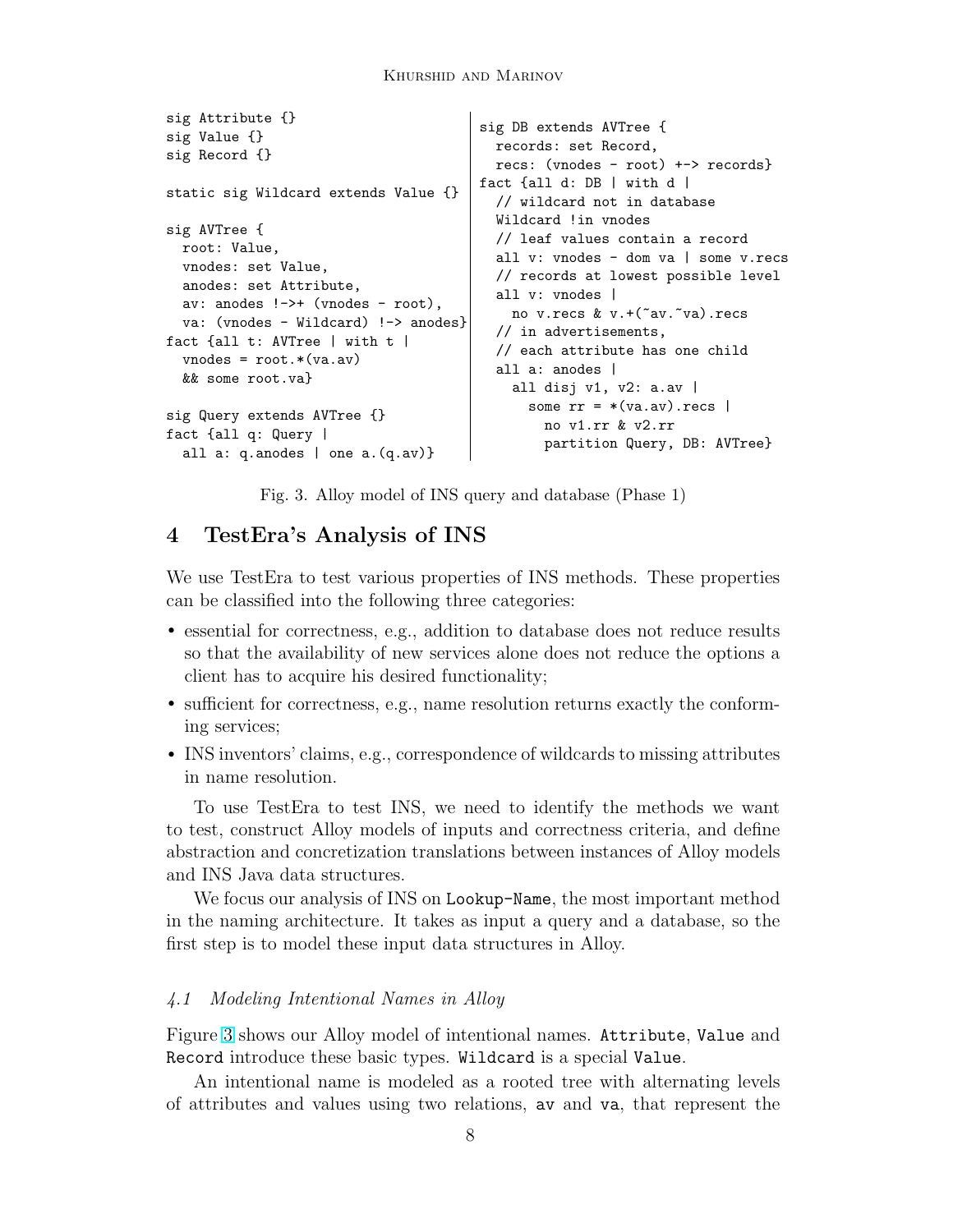```
class Attribute {
   String attribute; ... }
class Value {
   String value; ... }
class AttributeNode {
   Attribute a;
    Vector children; // Vector of ValueNode
   ValueNode parent;
    void addValueNode(ValueNode vn); ... } // add a child
class ValueNode {
   Value v;
   Vector children; // Vector of AttributeNode
    AttributeNode parent;
   NameRecordSet routeSet; // 'recs' in the model
    void addAttributeNode(AttributeNode an); ... } // add a child
class NameRecord { // 'sig Record' in the model
    static int next_id = 0;
    final int id;
    Vector parents; ... } // Vector of ValueNode
class NameTree extends ValueNode { // 'sig DB' in the model
    // v from ValueNode is always null
    Vector nameRecords; ... } // all NameRecords in the tree
```
Fig. 4. Java data structures implementing a database

edges from attributes to values and values to attributes, respectively. For each AVTree t, t.root is a special Value designated as its root, t.vnodes is a subset of Value that is the set of all values in t, t.anodes is a subset of Attribute that is the set of all attributes in t, t.av is a relation mapping t.anodes to elements in t.vnodes other than t.root, and t.va is a relation mapping t.vnodes other than Wildcard to t.anodes. The multiplicity markings on  $t$ , av require that for each non-root element v in  $t$ , vnodes, there is exactly one element in  $t$  and  $t$  and  $t$  is mapped to  $v$  by the relation  $t$  av, and each element in **t**. anodes is mapped to at least one non-root element in t.vnodes. Similarly, the ! marking on t.va enforces that for each a in t.anodes, there is exactly one v in t.vnodes - Wildcard that maps to a. The last constraint states that all values in  $t$ . vnodes are reachable from  $t$ . root.

A Query is an AVTree that has the additional constraint that each attribute is paired up with exactly one value.

A DB is an AVTree that introduces two new fields. For each DB db, db.records is the set of all records in db, and db.recs is a relation that maps non-root values in db.vnodes to records stored there. A group of constraints expresses a valid database structure.

### 4.2 Abstraction and Concretization Translations

We next present abstraction and concretization translations for INS. A concretization, abbreviated a2j, translates Alloy instances to Java data structures. An abstraction, abbreviated j2a, translates Java data structures to Al-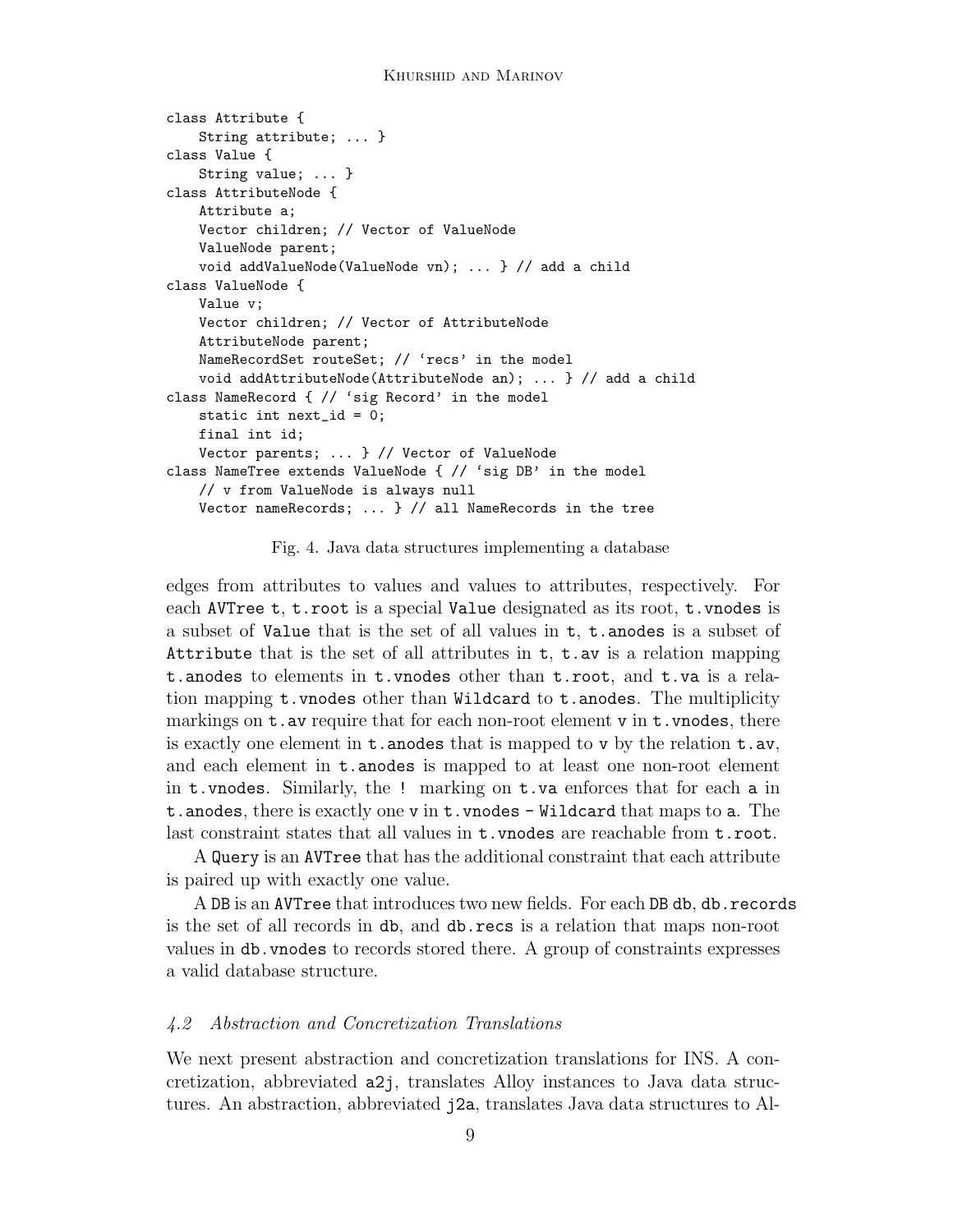```
class INSTester extends Tester {
    InputsAndMapAj a2j(Instance i) { // concretization
        MapAJ map = new MapAJ();
        // create Java objects for the Alloy atoms from all basic types
        foreach (atom in i.getSigAtoms("Attribute"))
            map.put(atom, new AttributeNode(new Attribute(atom.name())));
        NameTree database = new NameTree();
        Atom dbRoot = i.getAtom("IDB.root");
        foreach (atom in i.getSigAtoms("Value")) {
            if (atom.equals(dbRoot)) map.put(atom, database);
            ... // similar exception for the root of the queries
            else map.put(atom, new ValueNode(new Value(atom.name())));
        }
        foreach (atom in i.getSigAtoms("Record"))
            map.put(atom, new NameRecord());
        // create Java database corresponding to the Alloy database
        foreach (<vAtom, aAtom> in i.getRelationMappings("IDB.va"))
            map.get(vAtom).addAttributeNode(map.get(aAtom));
        foreach (<aAtom, vAtom> in i.getRelationMappings("IDB.av"))
            map.get(aAtom).addValueNode(map.get(vAtom));
        foreach (<vAtom, rAtom> in i.getRelationMappings("IDB.recs")) {
            NameRecord nr = map.get(rAtom);
            map.get(vAtom).addNameRecordHere(nr);
            database.addNameRecord(nr);
        }
        ... // create Java queries corresponding to the Alloy queries
        return new InputsAndMapAJ(new Object[]{database, query}, map);
    }
    ... // j2a and testing methods
}
```
#### Fig. 5. Translation of a database from Alloy to Java

loy instances. For INS, the translations are between instances of the presented Alloy model of intentional names and the Java data structures implementing intentional names.

To illustrate translations, we describe the concretization of an INS database. Figure [4](#page-8-0) shows the relevant part of Java classes implementing a database. The class NameTree represents a database. Each object of this class is the root of a name tree for the database, and it also contains a set of all records in the database. The nodes of the name tree are objects of classes ValueNode and AttributeNode, each of which contains a Value or an Atribute. Additionally, each value node that corresponds to a leaf of some advertisements stores a set of records for those advertisements.

Figure 5 shows the relevant part for the concretization of the input database, IDB. In the current version of TestEra, all translations between Alloy instances and Java data structures are written in Java. In the pseudo-code, we use foreach instead of Java for loops that iterate over collections, and we omit downcasting. We also use a pattern matching abbreviation  $\langle a, b \rangle$  to denote a Java object p representing a pair whose elements can be accessed using p.first() and p.second().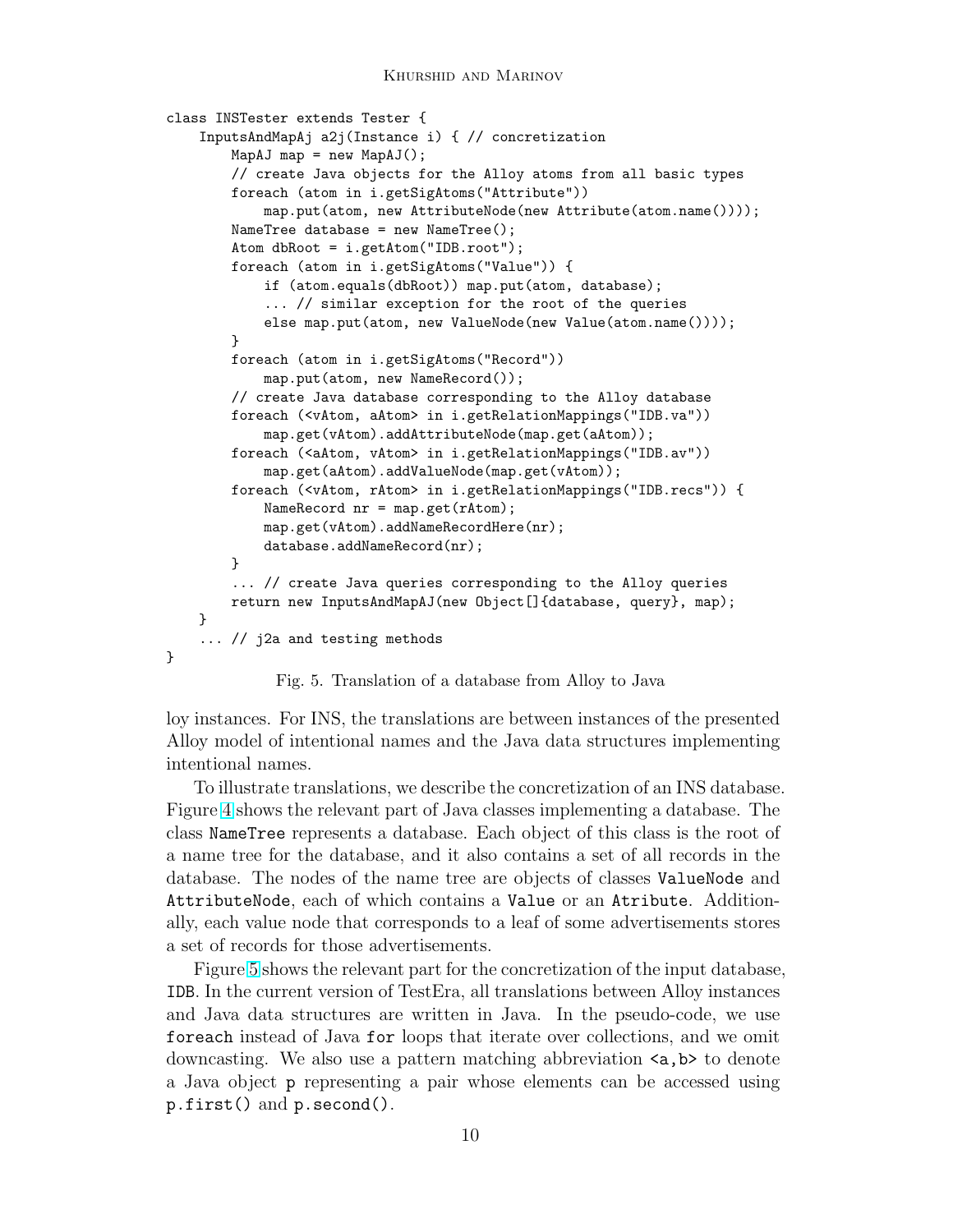The example concretization operates in two stages. In the first stage, a2j creates for each atom in the Alloy instance, a corresponding object of the Java classes and stores this correspondence (in map). The only non-trivial part in the example is that the value corresponding to the root of the database is mapped to a NameTree, whereas all the other values are mapped to a ValueNode. In the second stage, a2j establishes the relationships between the Java objects created in the first stage and builds the data structures. In our running example, a2j only links the value and attribute nodes using the existing methods from their corresponding classes.

Translations use the class MapAJ to store bi-directional mapping between Alloy atoms and Java objects. This class behaves like java.util.HashMap; e.g., map.get(atom) returns the Java object corresponding to atom. (Abstractions use method map.getAtom(object,sig) that returns the Alloy atom corresponding to (Java) object if there is such an atom in the mapping; if there is no atom, getAtom creates a new atom for the signature sig, adds it to the mapping, and returns it.)

#### 4.3 Testing Properties

INS inventors did not formally specify the correctness criteria for database operations. However, they stated partial correctness properties, including claims about the functionality of the system. In this section we show a range of analyses that TestEra can perform.

Recall that a TestEra model provides three source files: an Alloy model of inputs, an Alloy model of correctness, and Java code for abstraction and concretization translations and the sequence of method calls to test. The analyses below use identical abstraction and concretization translations and the base Alloy models for inputs, but the correctness models in Alloy depend on the sequence of method calls to test. We also demonstrate how TestEra can be used to generate "interesting" inputs.

#### 4.3.1 Wildcard Claim

The published description of Lookup-Name claims [\[1\]](#page-17-0):

This algorithm uses the assumption that omitted attributes correspond to wildcards; this is true for both the queries and advertisements.

More formally, for all databases db, and all queries q, it should be that Lookup-Name(db,q) = Lookup-Name(db,q'), where q' is the same as q except that any wildcarded attributes in q do not appear in q'. The first property we test using TestEra is to evaluate this claim.

Figure [6,](#page-11-0) together with Figure [3,](#page-7-0) provides our Alloy model for generating inputs to test the claim about wildcards. We model three inputs. IDB models the input database, IQuery models a query, and IQueryNoWC is the same as IQuery with its wildcarded attributes removed.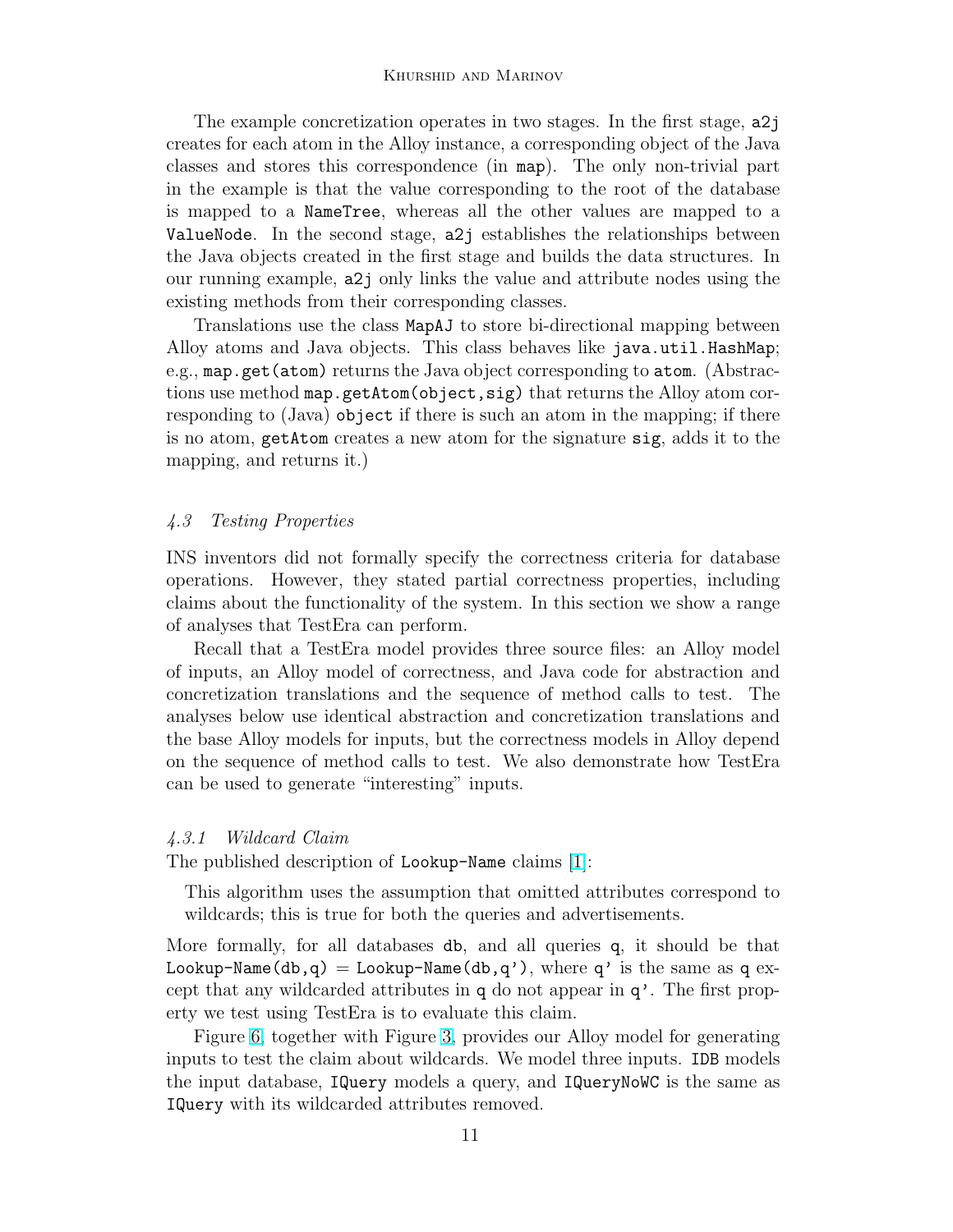```
static sig IDB extends DB {}
static sig IQuery extends Query {}
fact {Wildcard in IQuery.vnodes}
static sig IQueryNoWC extends Query {}
fact {all q: IQueryNoWC | with q |
 vnodes = IQuery.vnodes - Wildcard // wildcard value removed
 anodes = IQuery.anodes - // wildcarded attribute removed
   Wildcard.~(IQuery.av)
 av = IQuery.av - Attribute -> Wildcard // edge to wildcard removed
 va = IQuery.va - \frac{1}{2} // edge to wildcarded attribute
   Value -> Wildcard."(IQuery.av)} // removed
```
Fig. 6. Generating inputs for wildcard claim (Phase 1)

In phase 1 of TestEra's analysis, AA is used to produce all such nonisomorphic inputs. Each input produces a test case that invokes two calls to Lookup-Name, one on IDB and IQuery, and the other one on IDB and IQueryNoWC, with all inputs mapped in Java.

The following model expresses the correctness condition for the claim:

sig LookupQuery extends Record {} sig LookupQueryNoWC extends Record {} fact WildcardClaim {LookupQuery = LookupQueryNoWC}

where LookupQuery is assigned the value Lookup-Name(IDB<sup>J</sup>,IQuery<sup>J</sup>)<sup>A</sup> and LookupQueryNoWC the value Lookup-Name(IDB $^J$ ,IQueryNoWC $^J)^A;$  the superscripts J and A indicate applications of the concretization and abstraction translations, respectively. The correctness criteria WildcardClaim is simply to test the values for equality.

We use a scope of 3 Attributes, 3 Values, and 2 Records in phase 1, and AA automatically generates 12 tests in 9 seconds. The testing in phase 2 completes in 6 seconds and the INS implementation passes 10 tests. One of the failed tests is illustrated in Figure [7](#page-12-0) and provides a counterexample to the INS's inventors claim.

It is conceivable that while making the claim about wildcards, INS's inventors considered only the case when query has attributes that exist in the database and values that have matching values in the database. It is easy to include this precondition on inputs with the following fact:

```
fact IQueryMatchesIDB {
  // attributes in query are in database
  IQuery.anodes in IDB.anodes
  // non-wildcard values in query are in database
  IQuery.vnodes - Wildcard in IDB.vnodes
  // (a,v) edges to non-wildcard values in query are in database
  all a: IQuery.anodes - Wildcard."(IQuery.anodes) |
     a.(IQuery.av) in a.(IDB.av)
  // (v,a) edges in query are in database
  all v: IQuery.vnodes | v.(IQuery.va) in v.(IDB.va)}
```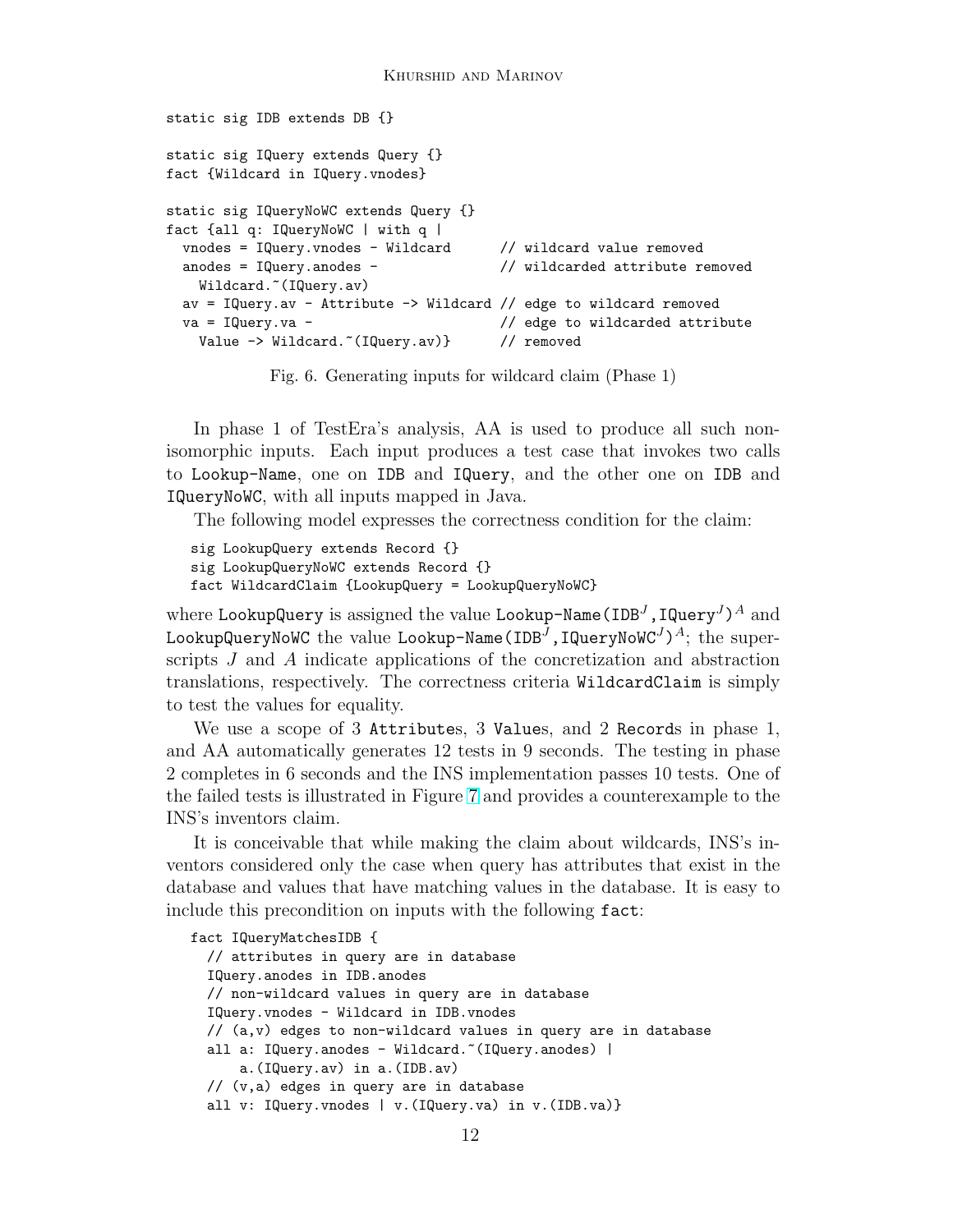<span id="page-12-0"></span>

Fig. 7. TestEra counterexamples to WildcardClaim, without (left figure) and with (right figure) precondition that IQuery uses attributes and values that are in IDB

We add this fact to the input model shown in Figure [6](#page-11-0) and use TestEra to test the wildcard claim in this special case. TestEra takes 10 seconds to produce 16 test cases using 2 Attributes, 4 Values, and 2 Records in phase 1. The phase 2 analysis of this model takes 6 seconds, and TestEra refutes the wildcard claim with the special precondition, reporting that only 6 tests pass. Figure 7 shows one of the counterexamples. In general, removing wildcarded attributes from a query can both increase or decrease the number of services returned by Lookup-Name, whereas the inventors of INS assumed it would have no effect.

#### 4.3.2 Monotonicity of Addition

Next we show a slightly different use of TestEra. We evaluate a partial correctness property of INS that involves the operations Lookup-Name, Add-Name, and Get-Name. For a query q and an advertisement a, INS does not specify how to evaluate whether a service  $\mathbf r$  advertising a provides the properties desired by an application querying for  $q$ . A fair assumption is that a *conforms* to q if Lookup-Name(db,q) = r, where db is the database containing only the advertisement a made by r. We use this assumption as a basis to test whether Lookup-Name returns exactly those services whose advertisements conform to the query.

For input generation, we model only one database and one query:

static sig IDB extends DB {} static sig IQuery extends Query {}

Together with Figure [3,](#page-7-0) this forms the phase 1 model for TestEra's analysis. For each record r in IDB, we extract the relevant advertised name a and create a new database db that consists of only the advertisement a and the record r. Then we check whether Lookup-Name(db,IQuery<sup>J</sup>)<sup>A</sup> = r. We collect all records r for which the previous equality holds to form a set Conf of services in IDB whose advertisements conform to IQuery. Conf is then compared for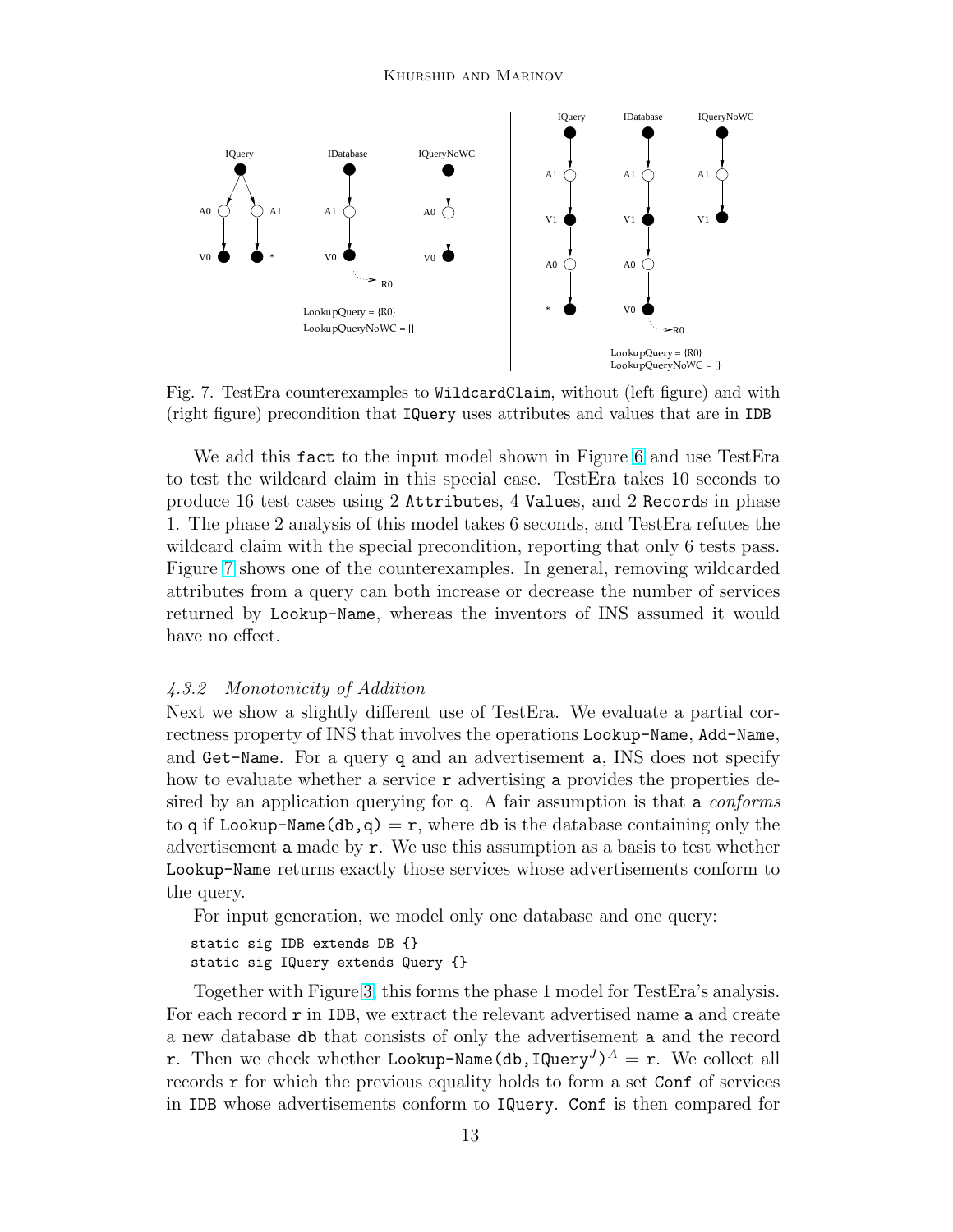

Fig. 8. TestEra counterexample to PartialCorrectness

equality with the result of Lookup-Name(IDB<sup>J</sup>,IQuery<sup>J</sup>)<sup>A</sup>, using the Alloy fact PartialCorrectness:

```
sig LookupQuery extends Record {}
sig Conf extends Record {}
fact PartialCorrectness {LookupQuery = Conf}
```
Using a scope of 2 Attributes, 4 Values, and 2 Records in phase 1 of TestEra, AA produces 160 test cases in 14 seconds. It takes 9 seconds to evaluate these test cases in phase 2, and TestEra reports that 10 of them produce counterexamples. Figure 8 shows one of the counterexamples.

This counterexample points out two defects in the design of Lookup-Name. First, there is no consistent notion of conformance. Second, simply adding new services to the system can reduce results produced by Lookup-Name, i.e., addition is not monotonic in INS—a property that is essential for the correctness of any such naming scheme.

### 4.3.3 Conformance

Both properties of Lookup-Name tested above involved, in phase 2 of TestEra, a simple Alloy fact that tested two sets for equality—something that can be simply verified in Java. We next test a property for which the phase 2 analysis of TestEra is more involved and illustrates the benefits of using Alloy for expressing correctness criteria.

Having established that INS does not originally have a consistent notion of conformance between a query and an advertisement, we define this notion for INS. We regard an advertisement to conform to a query if the query is a subtree of the advertisement, i.e., the advertisement mentions all the attributes and values that make up the query in the correct order. With this definition of conformance, we test if INS inventors' implementation of Lookup-Name returns exactly the conforming records.

The phase 1 model for testing conformance is the same as the phase 1 model for testing monotonicity of addition. Figure [9](#page-14-0) shows the phase 2 model for conformance. Notice that this model has no explicit facts other than the correctness condition, since the inputs already satisfy their constraints.

LookupQuery is assigned the value Lookup-Name(IDB $^J$ ,IQuery $^J)^A$ . Using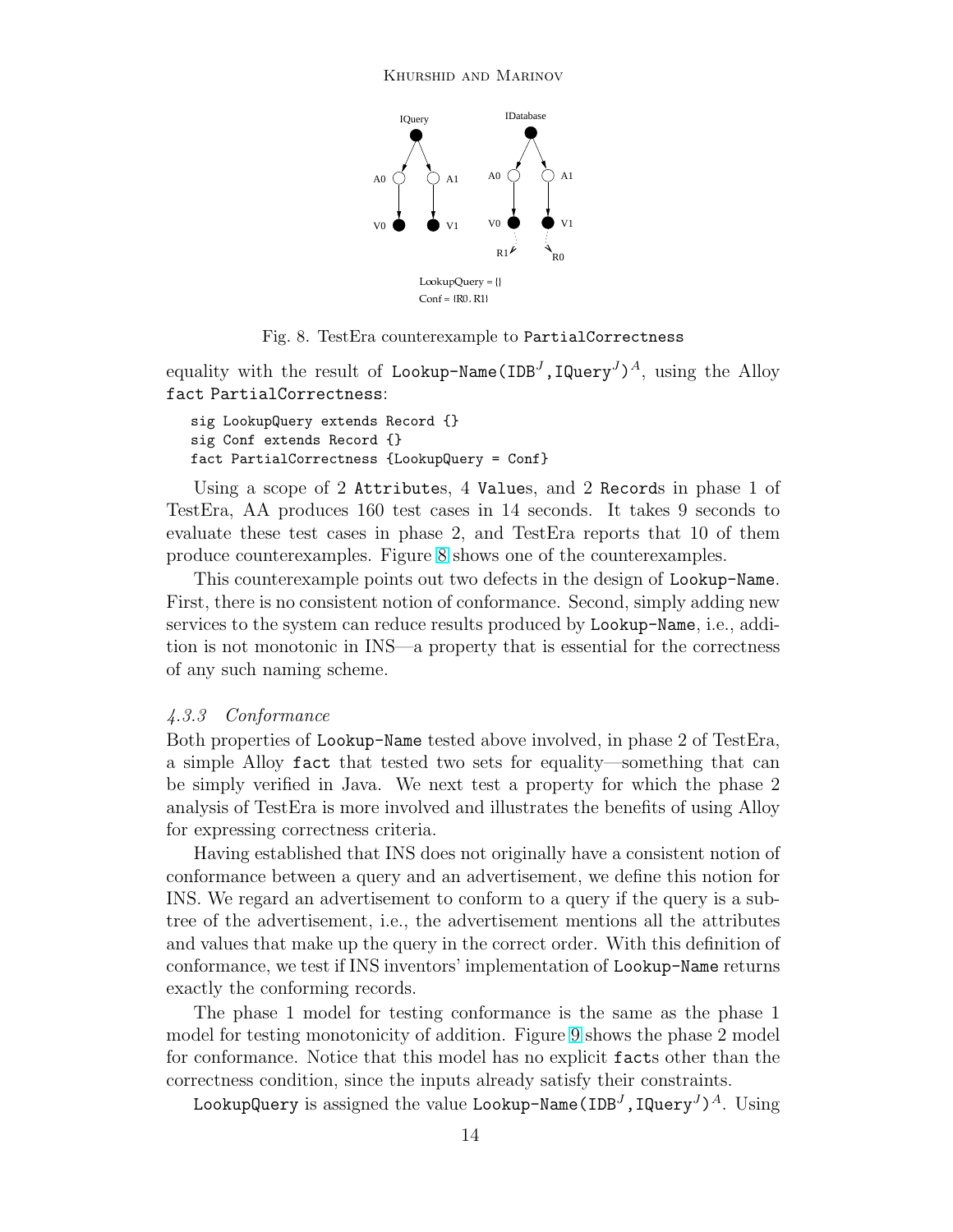```
sig Attribute {}
sig Value {}
sig Record {}
static sig Wildcard extends Value {}
sig AVTree {
 root: Value,
  vnodes: set Value,
  anodes: set Attribute,
  av: anodes !->+ (vnodes - Root),
  va: (vnodes - Wildcard) !-> anodes}
sig Query extends AVTree {}
sig DB extends AVTree {
  records: set Record,
  recs: (vnodes - root) +-> records}
static sig IDB extends DB {}
static sig IQuery extends Query {}
                                       sig LookupQuery extends Record {}
                                       fun Conforms(db: DB, q: Query,
                                                    r: Record) {
                                         with db |
                                           some r' = r. "recs. * ("av. "va) {
                                           // all (v,a) edges in query
                                           // also in advertisement
                                           all a: q.anodes |
                                             a. (q.va) = a. va & a in r'. av
                                         // the same for (a,v) edges
                                           all v: q.vnodes - Wildcard |
                                             v. "(q.av) = v."av && v in r'}}
                                       fact CorrectLookup {
                                         // soundness and completeness
                                         all db: DB | all q: Query |
                                           all r: db.records |
                                             Conforms(db,q,r) \leqr in LookupQuery}
```
Fig. 9. Lookup-Name input/output model (Phase 2)

a scope of 3 Attributes, 3 Values, and 2 Records in phase 1 of TestEra, AA produces 16 test cases in 8 seconds. Phase 2 analysis takes 6 seconds and reports that only 10 pass. This is not surprising, since we are testing the original implementation of Lookup-Name for correctness against our definition of conformance. Nonetheless, doing so illustrates the diverse kinds of analyses allowed by TestEra.

We use the flaws in Lookup-Name identified thus far to correct its implementation with respect to the sub-tree definition of conformance given in Conforms. The test cases generated for evaluating CorrectLookup above are re-used to test this modified implementation. Phase 2 analysis of TestEra concludes in 6 seconds and results in no counterexamples.

#### 4.4 Summary of results

Table [1](#page-15-0) summarizes the tests performed on INS using TestEra: published wildcard claim, published wildcard claim with query in database, monotonicity of addition, correctness of the original Lookup-Name, and correctness of the modified Lookup-Name. All properties that are refuted do not require large inputs. The exhaustive (up to isomorphism) testing performed by TestEra uncovers subtle bugs that can be found using small inputs but went undetected for over a year of use of INS.

All the times shown in Table [1](#page-15-0) include the time to boot up the Alloy Analyzer (about 4 sec). It is simple to perform TestEra's analysis by just starting up AA once to amortize this constant overhead. In this study we have not done so, because it does not add any insights into TestEra's analysis.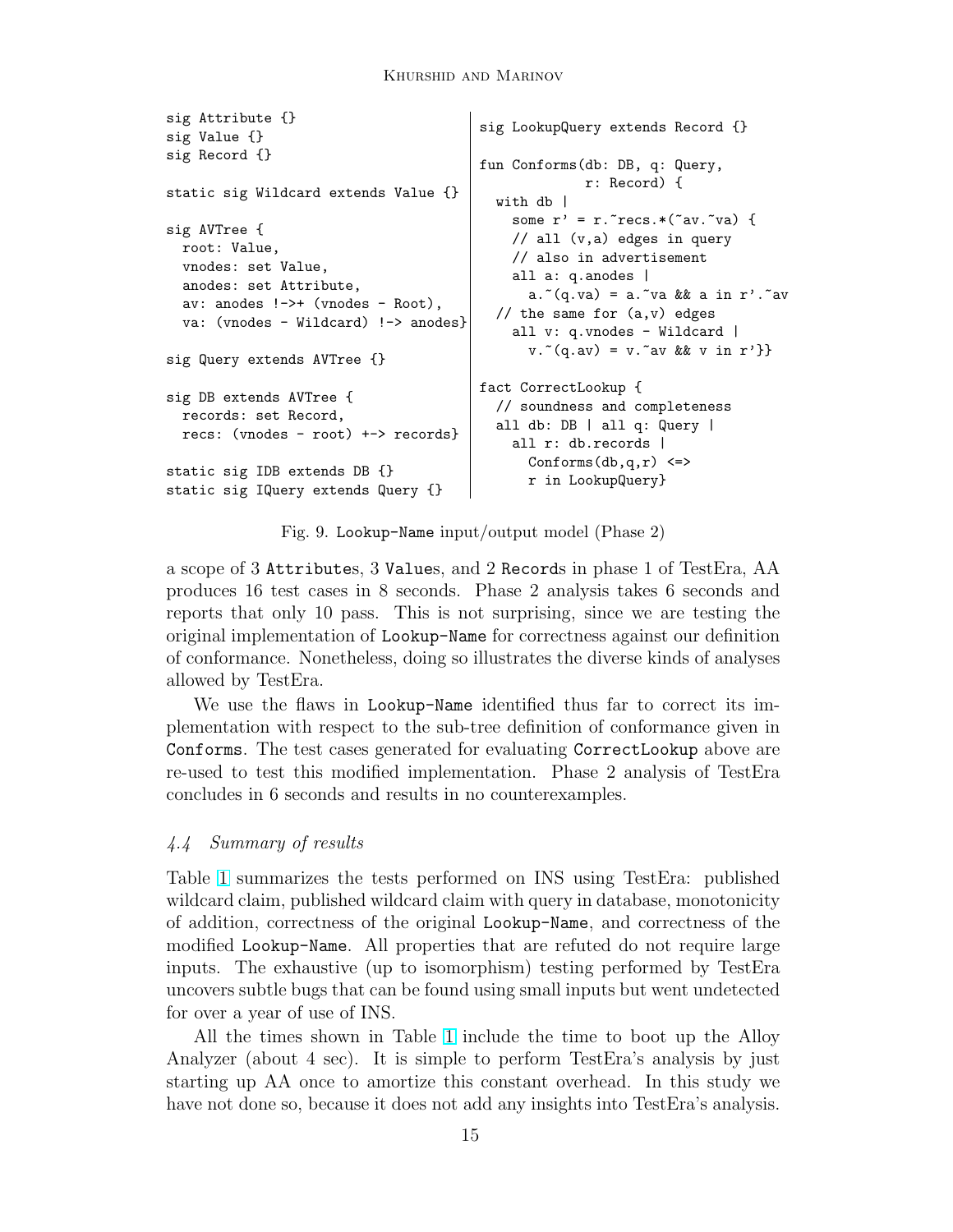#### Khurshid and Marinov

<span id="page-15-0"></span>

|                        | <i>Input size</i> |                |                | Phase 1      |      | Phase 2          |      |
|------------------------|-------------------|----------------|----------------|--------------|------|------------------|------|
| <i>Property tested</i> | Val               | Att            | Rec            | $# \; Tests$ | Time | $# Tests$ passed | Time |
| Wildcard               | 3                 | 3              | $\overline{2}$ | 12           | 9    | (83%)<br>10      | 6    |
| Wildcard-in            | 4                 | $\overline{2}$ | $\overline{2}$ | 16           | 10   | (37%)<br>6       | 6    |
| Monotonocity           | 4                 | $\overline{2}$ | $\overline{2}$ | 160          | 14   | 150 (93%)        | 9    |
| Original               | 3                 | 3              | $\overline{2}$ | 16           | 8    | $(62\%)$<br>10   | 6    |
| Corrected              | 3                 | 3              | $\overline{2}$ | 16           | 8    | $16(100\%)$      | 6    |

| Table 1                                                    |  |
|------------------------------------------------------------|--|
| Summary of TestEra's analyses. (All times are in seconds.) |  |

Recall that AA compiles Alloy models into boolean formulas and uses off-the-shelf SAT solvers to generate instances (counterexamples). Hence, it comes as no surprise that phase 2 analysis of TestEra takes lesser time than phase 1—in phase 2, a correctness condition is verified for a given valuation of relations in the Alloy model, whereas in phase 1, a valuation is generated; cf. verifying that a given solution makes a boolean formula true as opposed to finding a solution.

## 5 Related Work

There is a large body of research on specification-based testing. An early paper by Goodenough and Gerhart [\[8\]](#page-18-0) demonstrates its importance.

Horcher [\[11\]](#page-18-0) presents a technique for software testing based on Z [\[23\]](#page-18-0) specifications. This technique provides automated test execution and result evaluation. However, concrete input test data need to be selected manually from an automatically generated set of test classes.

The UMLTest tool [\[19\]](#page-18-0) automatically generates tests from UML [\[20\]](#page-18-0) statecharts and enabled transitions, but requires all variables to be boolean, among other limiting assumptions it makes about the UML input file. Applied to a C implementation of a cruise control, it detects several faults created by hand.

Chang et al. [\[4\]](#page-17-0) present a technique for deriving test conditions—a set of boolean conditions on values of parameters—from Assertion Definition Language (ADL) specifications. These test conditions are used to guide test selection and to measure comprehensiveness of existing test suites.

Our previous analysis [\[16\]](#page-18-0) of INS with Alloy involved modeling both the data structures and computation in Alloy. Modeling computation was the most subtle aspect of that model since it is hard to model recursion, control flow, and sequencing of operations in Alloy.

There has been a lot of recent interest in applying model checking to software. The Bandera project [\[5\]](#page-17-0) provides automated support for reducing a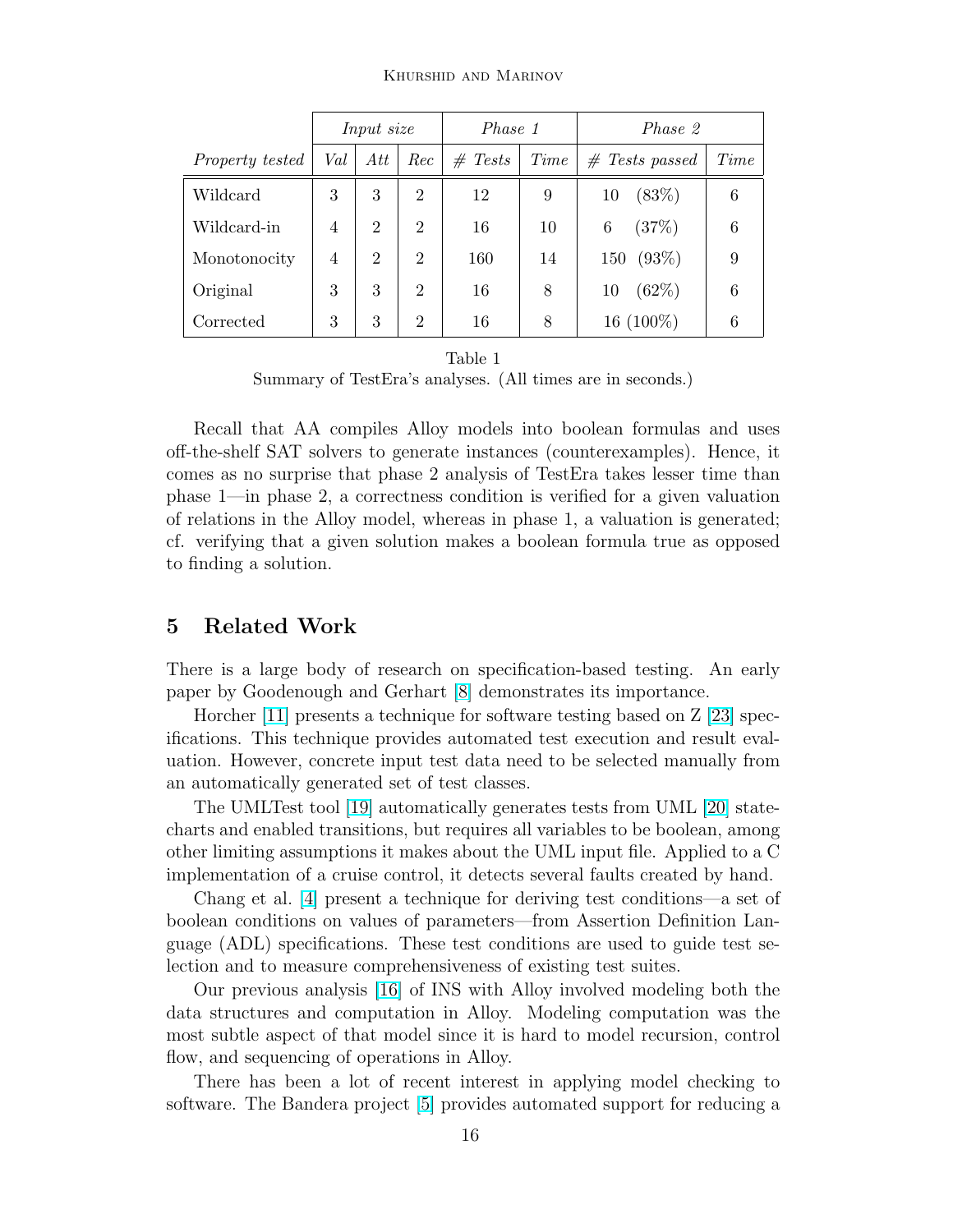<span id="page-16-0"></span>program's state space through program slicing and data abstraction. It allows users to analyze properties of Java programs by modeling them into the input language of one of several existing model checkers like SPIN [\[10\]](#page-18-0) and SMV [\[18\]](#page-18-0).

JavaPathFinder [\[9\]](#page-18-0) and JCAT [\[7\]](#page-17-0) transliterate Java programs to Promela programs. They handle a significant portion of Java including dynamic object allocation, object references, exception processing, and inheritance.

In the SLAM [\[2\]](#page-17-0) project, sequential C programs are abstracted into boolean programs, and symbolic execution is used to map abstract counterexamples to concrete executions. The model checking algorithm of SLAM uses context-free grammar reachability to handle recursive procedure calls.

Most of the work on applying model checking to software has focused on analyzing event sequences, and when data structures were analyzed, the purpose was to simplify the resulting models, not to provide the user feedback about the data structures themselves. In contrast, TestEra focuses on testing complex properties of data structures.

# 6 Conclusions

TestEra provides a novel framework for automated testing of Java programs. Checking a Java program using TestEra requires modeling the input/output data structures and correctness criteria in Alloy, as well as writing abstraction and concretization translations, but does not require modeling the actual computation.

Writing translations for TestEra is much simpler than manually modeling computation in Alloy, because Alloy has no built-in support for advanced programming constructs. For INS, the translations were developed in a day by the second author, who had no prior knowledge of INS code and only a limited experience with Alloy. In comparison, INS computation had been modeled in Alloy in about a week by the first author, who at the time had a similar experience with INS and Alloy. Note also that the concretization translation is required even when the computation is manually modeled, in order to verify the counterexamples produced by AA with respect to the implementation.

Automatically modeling computation in Alloy is feasible, but the approach does not seem to scale at present. We instead plan to investigate approaches that automate writing of abstraction and concretization translations. As the first step, we are considering to introduce a special purpose language for writing the translations.

Non-isomorphic inputs to a Java program may be generated by writing an application-specific Java program. However, defining a model of inputs in Alloy and the concretization translation is much simpler.

TestEra's analysis of INS produced counterexamples to each property refuted in just a few seconds. This compares favorably with our previous analysis of INS where both the inputs and computation were modeled in Alloy. Additionally, TestEra produces counterexamples both in the form of Alloy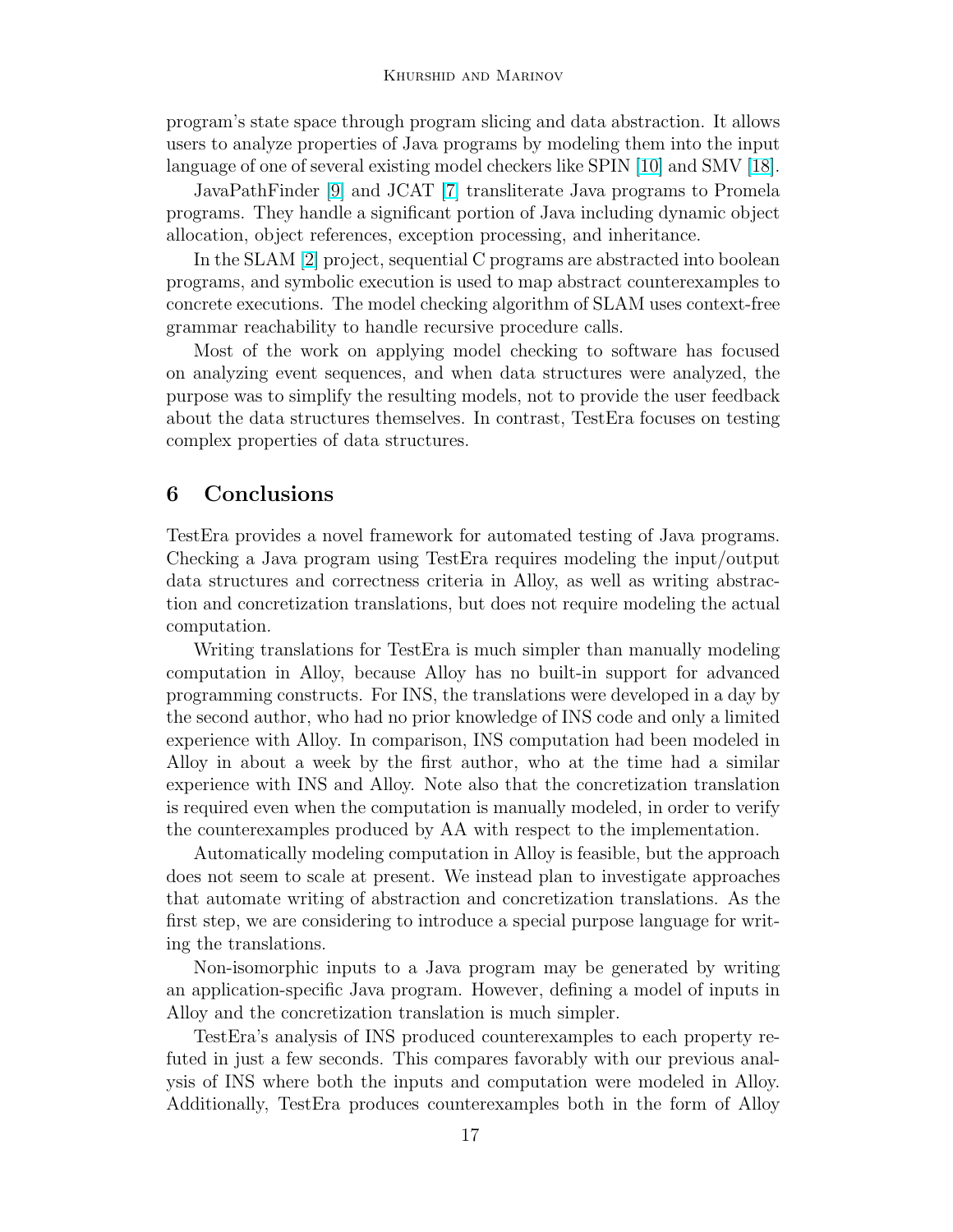<span id="page-17-0"></span>instances, which can be graphically viewed using AA's graphical component, and Java inputs. This makes it easier to debug the code.

In this paper, we presented the initial evaluation of TestEra by using it to check the Java implementation of the Intentional Naming System, a recently proposed naming architecture for resource discovery and service location in dynamic networked environments. We performed a wide range of analyses that illustrate the use of TestEra in testing properties of complex data structures and methods for manipulating them. Based on the encouraging results from this evaluation, we believe that TestEra can be efficiently used in testing other Java data structures. We plan to apply TestEra to more Java programs to determine how practical and scalable our approach is.

# Acknowledgements

We would like to thank Daniel Jackson, Viktor Kunˇcak, Martin Rinard, Radu Rugină, Alexandru Sălcianu, Ilya Shlyakhter, and Manu Sridharan for helpful discussions and feedback. This work was funded in part by ITR grant #0086154 from the National Science Foundation.

# References

- [1] Adjie-Winoto, W., E. Schwartz, H. Balakrishnan and J. Lilley, The design and implementation of an intentional naming system, in: Proc. 17th ACM Symposium on Operating Systems, Kiawah Island, 1999.
- [2] Ball, T. and S. Rajamani, Automatically validating temporal safety properties of interfaces, in: Proc. 8th International SPIN Workshop on Model Checking of Software, 2001.
- [3] Beizer, B., "Software Testing Techniques," International Thomson Computer Press, 1990.
- [4] Chang, J., D. Richardson and S. Sankar, Structural specification-based testing with ADL, in: Proc. Third International Symposium on Software Testing and Analysis, 1996.
- [5] Corbett, J., M. Dwyer, J. Hatcliff, C. Pasareanu, Robby, S. Laubach and H. Zheng, Bandera: Extracting finite-state models from Java source code, in: Proc. 22nd International Conference on Software Engineering, 2000.
- [6] Crawford, J., M. Ginsberg, E. Luks and A. Roy, Symmetry-breaking predicates for search problems, in: Proc. Fifth International Conference on Principles of Knowledge Representation and Reasoning, 1996.
- [7] Demartini, C., R. Iosif and R. Sisto, A deadlock detection tool for concurrent Java programs, Software - Practice and Experience (1999).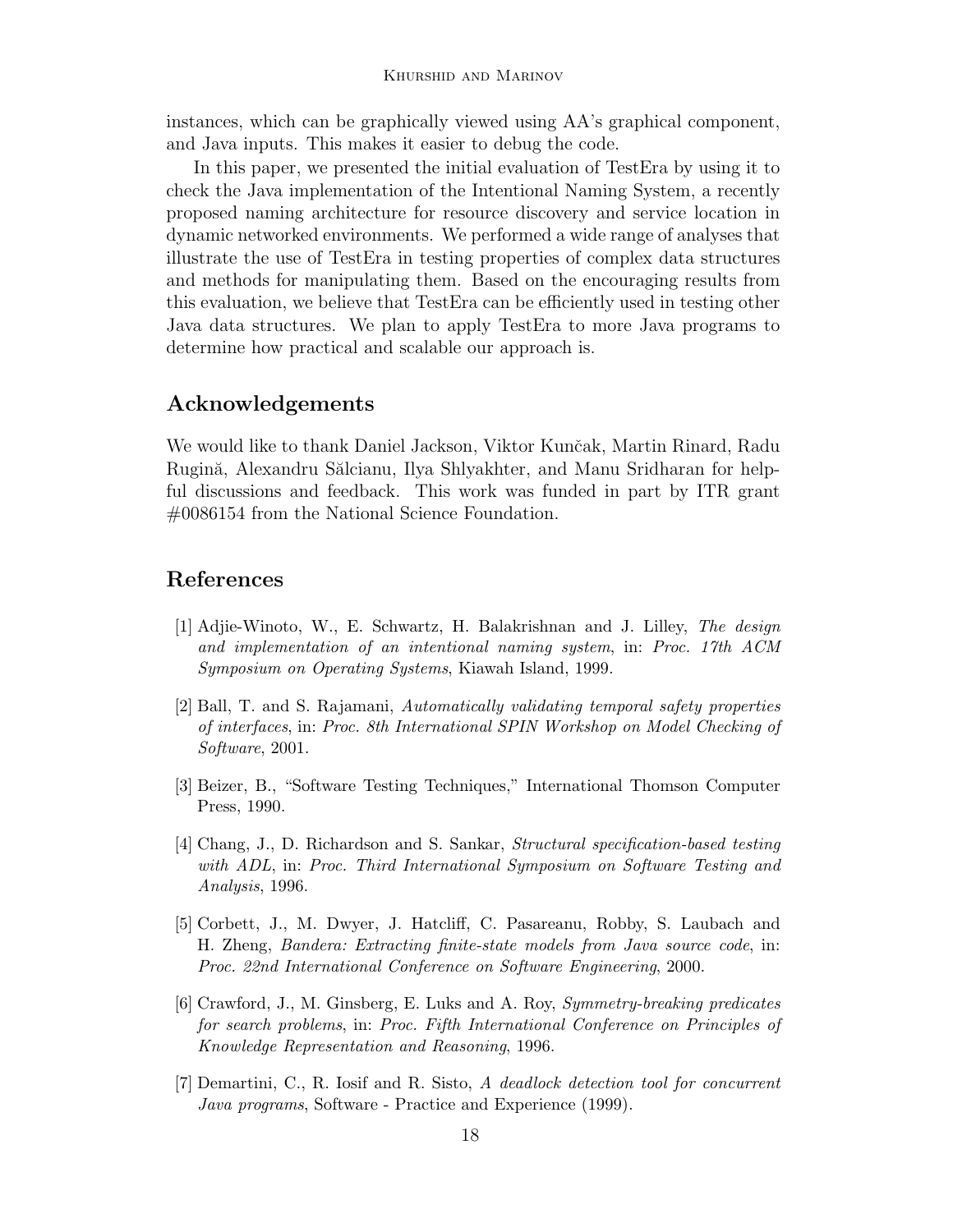- <span id="page-18-0"></span>[8] Goodenough, J. and S. Gerhart, Toward a theory of test data selection, IEEE Transactions on Software Engineering (1975).
- [9] Havelund, K. and T. Pressburger, Model checking Java programs using Java PathFinder, International Journal on Software Tools for Technology Transfer (1999).
- [10] Holzmann, G. J., The model checker SPIN, IEEE Transactions on Software Engineering 23 (1997).
- [11] Horcher, H.-M., Improving software tests using Z specifications, in: Proc. 9th International Conference of Z Users, The Z Formal Specification Notation, 1995.
- [12] Jackson, D., Automating first-order relational logic, in: Proc. ACM SIGSOFT Eighth International Symposium on Foundations of Software Engineering, San Diego, CA, 2000.
- [13] Jackson, D., Alloy: A lightweight object modeling notation, ACM Transactions on Software Engineering and Methodology (2001), to appear.
- [14] Jackson, D., I. Schechter and I. Shlyakhter, ALCOA: The Alloy constraint analyzer, in: Proc. International Conference on Software Engineering, Limerick, Ireland, 2000.
- [15] Jackson, D., I. Shlyakhter and M. Sridharan, A micromodularity mechanism, in: Proc. 9th ACM SIGSOFT Symposium on the Foundations of Software Engineering, Vienna, Austria, 2001, to appear.
- [16] Khurshid, S. and D. Jackson, Exploring the design of an intentional naming scheme with an automatic constraint analyzer, in: Proc. 15th IEEE International Conference on Automated Software Engineering, Grenoble, France, 2000.
- [17] Marinov, D. and S. Khurshid, TestEra: A novel framework for automated testing of Java programs (2001), submitted for publication.
- [18] McMillan, K., "Symbolic Model Checking," Kluwer Academic Publishers, 1993.
- [19] Offutt, J. and A. Abdurazik, Generating tests from UML specifications, in: Proc. Second International Conference on the Unified Modeling Language, 1999.
- [20] Rumbaugh, J., I. Jacobson and G. Booch, "The Unified Modeling Language Reference Manual," Addison Wesley Object Technology Series, 1998.
- [21] Schwartz, E., "Design and Implementation of Intentional Names," Master's thesis, MIT Laboratory for Computer Science, Cambridge, MA (1999).
- [22] Shlyakhter, I., Generating effective symmetry-breaking predicates for search problems, in: Proc. Workshop on Theory and Applications of Satisfiability Testing, 2001.
- [23] Spivey, J. M., "The Z notation: A Reference Manual," Prentice Hall, 1992, second edition.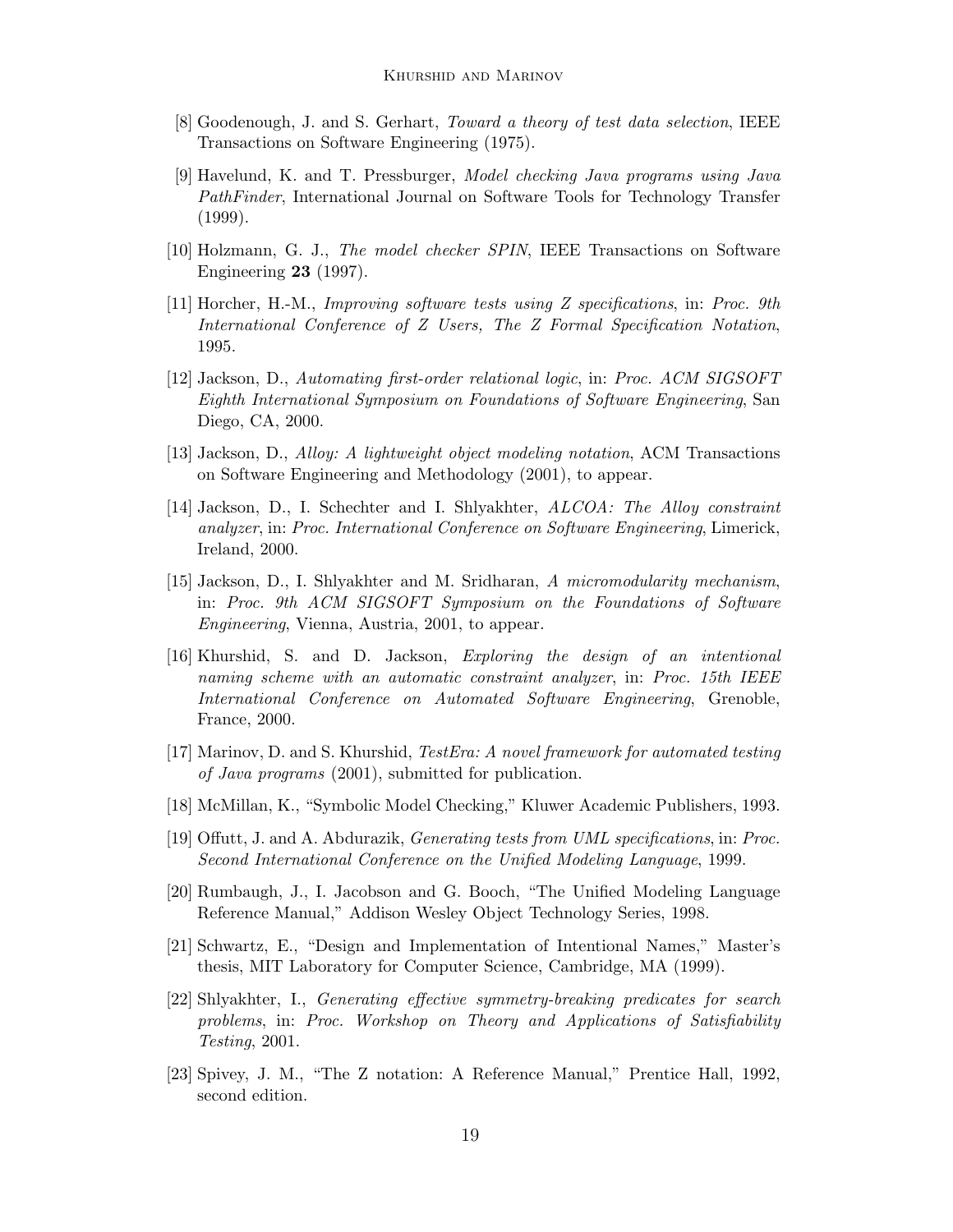# A Concrete Data Types for INS [\[21\]](#page-18-0)

```
class Attribute {
   String attribute;
    ... }
class Value {
   String value;
   boolean wildcard;
   // Representation Invariant:
    // wildcard == true -> String == null
    // wildcard != true -> String != null
    ... }
class AttributeNode {
    Attribute a;
   Vector children; // Vector of ValueNode
    ValueNode parent;
    void addValueNode(ValueNode vn); // add a child
    ... }
class ValueNode {
   Value v;
   Vector children; // Vector of AttributeNode
   AttributeNode parent;
   NameRecordSet routeSet; // 'recs' in the model
   void addAttributeNode(AttributeNode an); // add a child
    void addNameRecordHere(NameRecord r); // add a record to the set
    ... }
class NameRecord { // 'sig Record' in the model
   static int next_id = 0;
    final int id;
   Vector parents; // Vector of ValueNode
    ... }
class NameRecordSet {
    // if true, NameRecordSet contains all NameRecord objs
   boolean allRouteEntries;
   Vector routeEntries; // Vector of NameRecord
   // Representation Invariant:
    // if (allRouteEntries == true) routeEntries.isEmpty() = true;
   // routeEntries is sorted in ascending order of NameRecord.id
    ... }
class NameTree extends ValueNode { // 'sig DB' in the model
    // v from ValueNode is always null
   Vector nameRecords; // Vector of NameRecord
                        // (all NameRecords in the tree)
    void addNameRecord(NameRecord r); // add a record to the tree
    ... }
class AVelement {
   Attribute a;
    Value v;
   Vector children; // Vector of AVelement
    void addAVelement(AVelement c); // add a child
    ... }
class NameSpecifier extends AVelement { // 'sig Query' in the model
    // all variables inherited from AVelement, a and v not used
    ... }
```